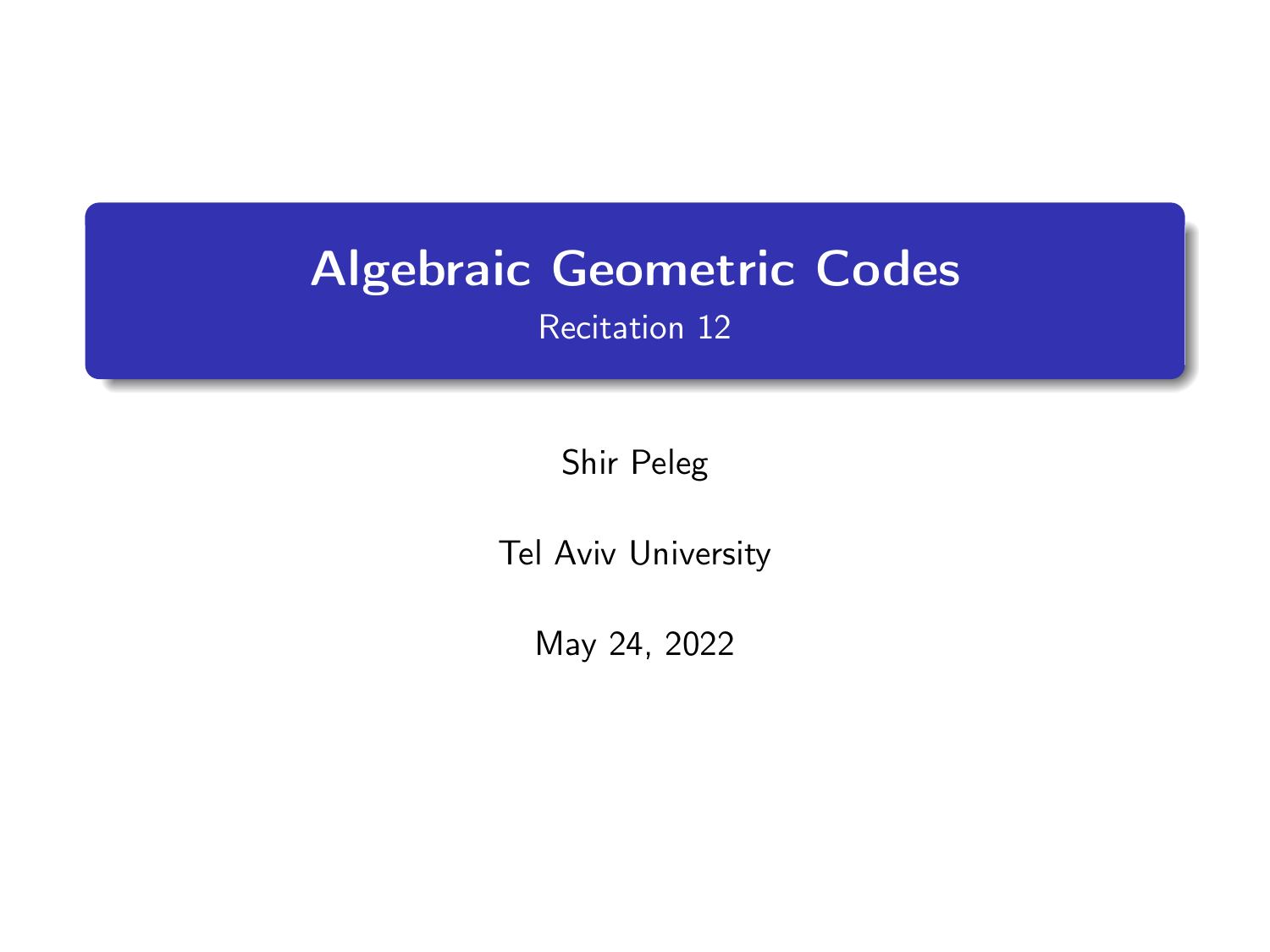<span id="page-1-0"></span>Assume  $F/E$  is separable. Let  $\mathfrak{p} \in \mathbb{P}(E)$  and  $\mathfrak{P} = \mathfrak{P}_1, \ldots, \mathfrak{P}_r \in \mathbb{P}(F)$  be the prime divisors of F lying over p. Let  $\pi : \mathcal{O}_{\mathfrak{B}} \to F_{\mathfrak{B}}$  be the corresponding projective map (that can be extended to a place) which extends the projection map  $\pi : \mathcal{O}_n \to \mathcal{E}_n$ .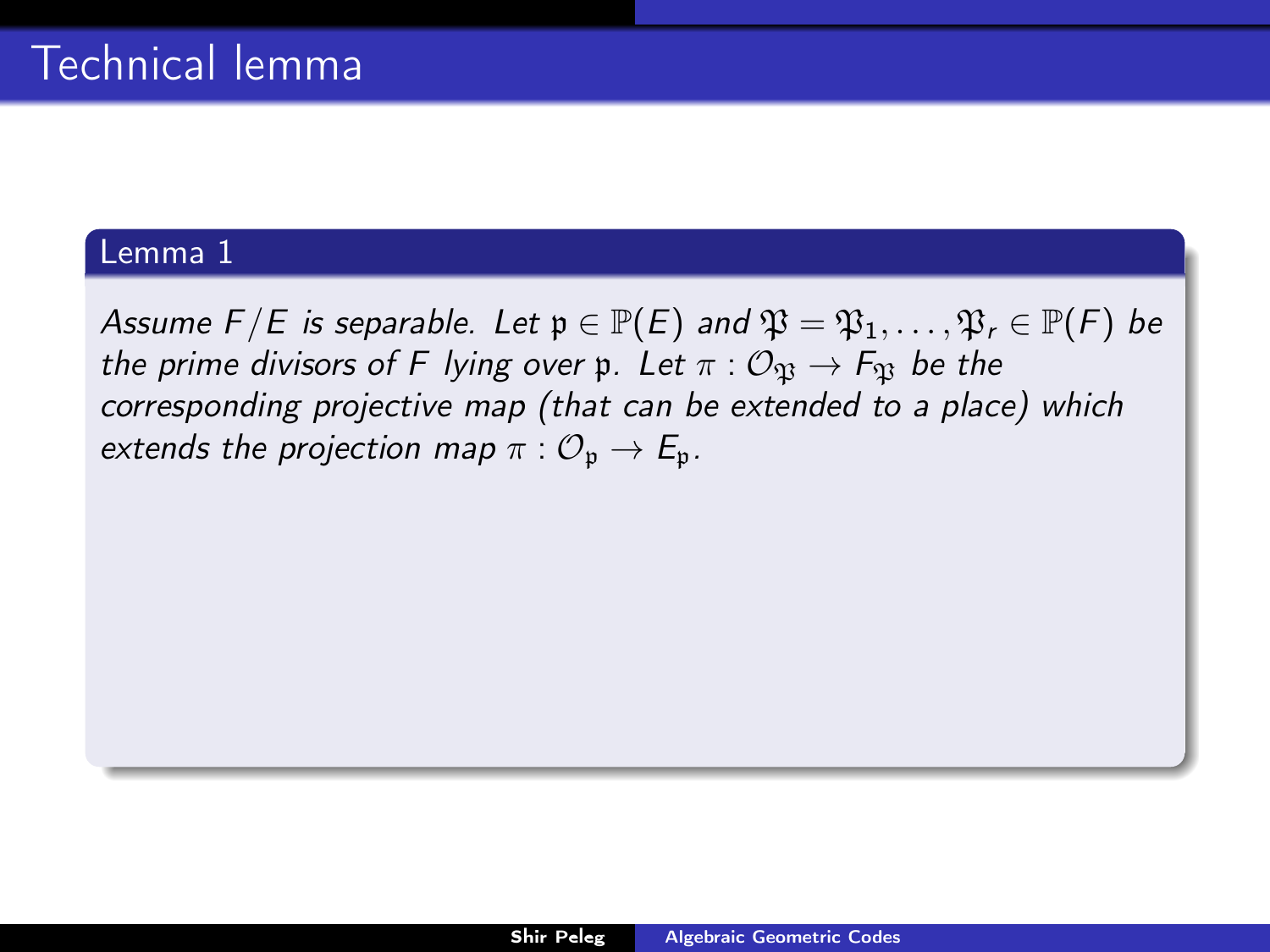Assume  $F/E$  is separable. Let  $\mathfrak{p} \in \mathbb{P}(E)$  and  $\mathfrak{P} = \mathfrak{P}_1, \ldots, \mathfrak{P}_r \in \mathbb{P}(F)$  be the prime divisors of F lying over p. Let  $\pi : \mathcal{O}_{\mathfrak{N}} \to F_{\mathfrak{N}}$  be the corresponding projective map (that can be extended to a place) which extends the projection map  $\pi : \mathcal{O}_{p} \to E_{p}$ . Let  $F_{\mathfrak{B},s}$  be the separable closure of  $E_{\mathfrak{p}}$  in  $F_{\mathfrak{B}}$ .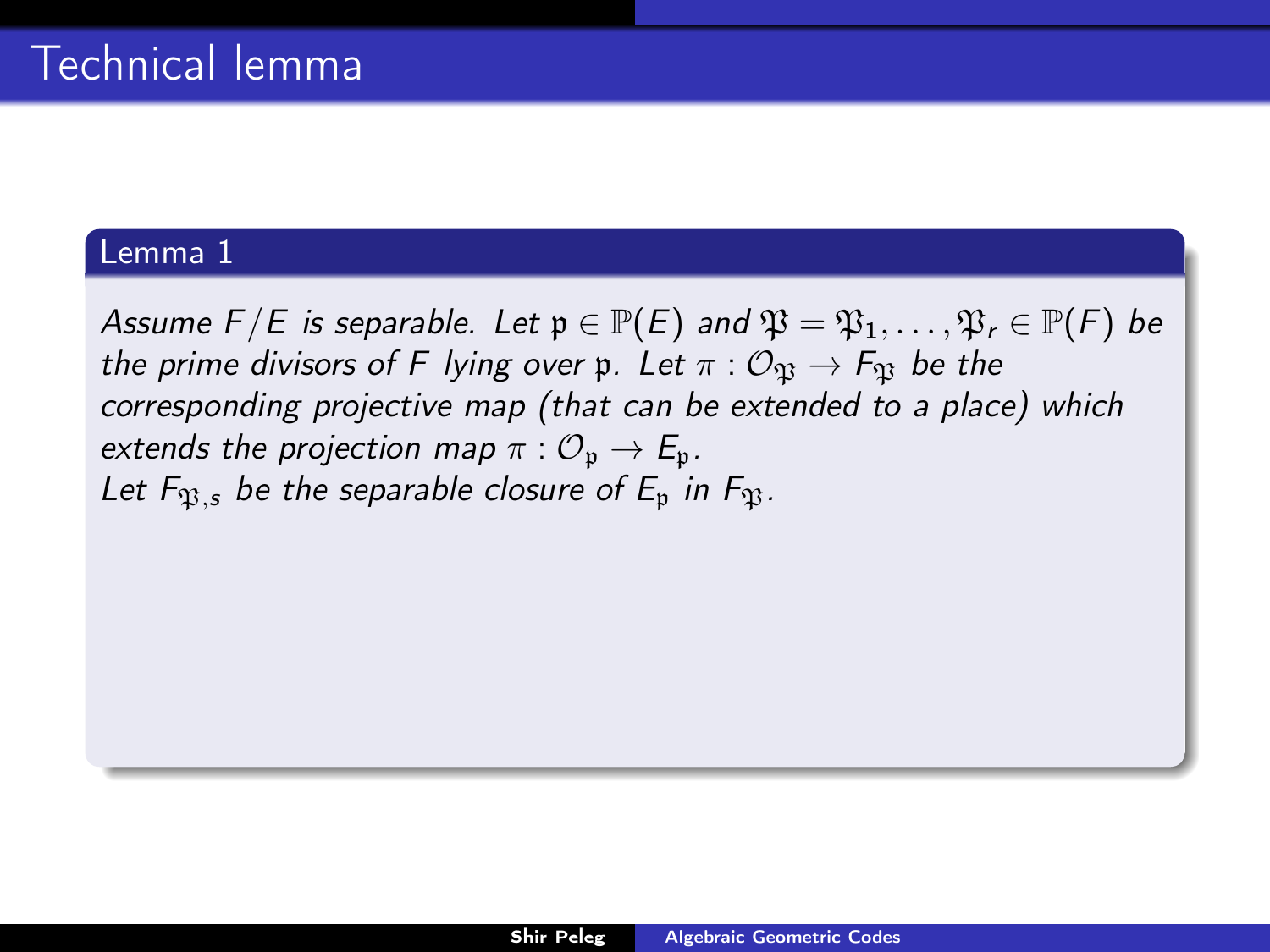Assume  $F/E$  is separable. Let  $\mathfrak{p} \in \mathbb{P}(E)$  and  $\mathfrak{P} = \mathfrak{P}_1, \ldots, \mathfrak{P}_r \in \mathbb{P}(F)$  be the prime divisors of F lying over p. Let  $\pi : \mathcal{O}_{\mathfrak{N}} \to F_{\mathfrak{N}}$  be the corresponding projective map (that can be extended to a place) which extends the projection map  $\pi : \mathcal{O}_{p} \to E_{p}$ . Let  $F_{\mathfrak{R}}$ , be the separable closure of  $E_{\mathfrak{p}}$  in  $F_{\mathfrak{R}}$ . Let  $y \in \mathcal{O}_p'$  be s.t.  $\hbox{\bf D}$   $\hbox{\bf v}_{\mathfrak{P}_j}(y)>0$  for  $j=2,\ldots,r;$  and

 $\mathbf{\Im} \; \pi(\mathsf{y}) \in \mathsf{F}_{\mathfrak{P},\mathsf{s}}.$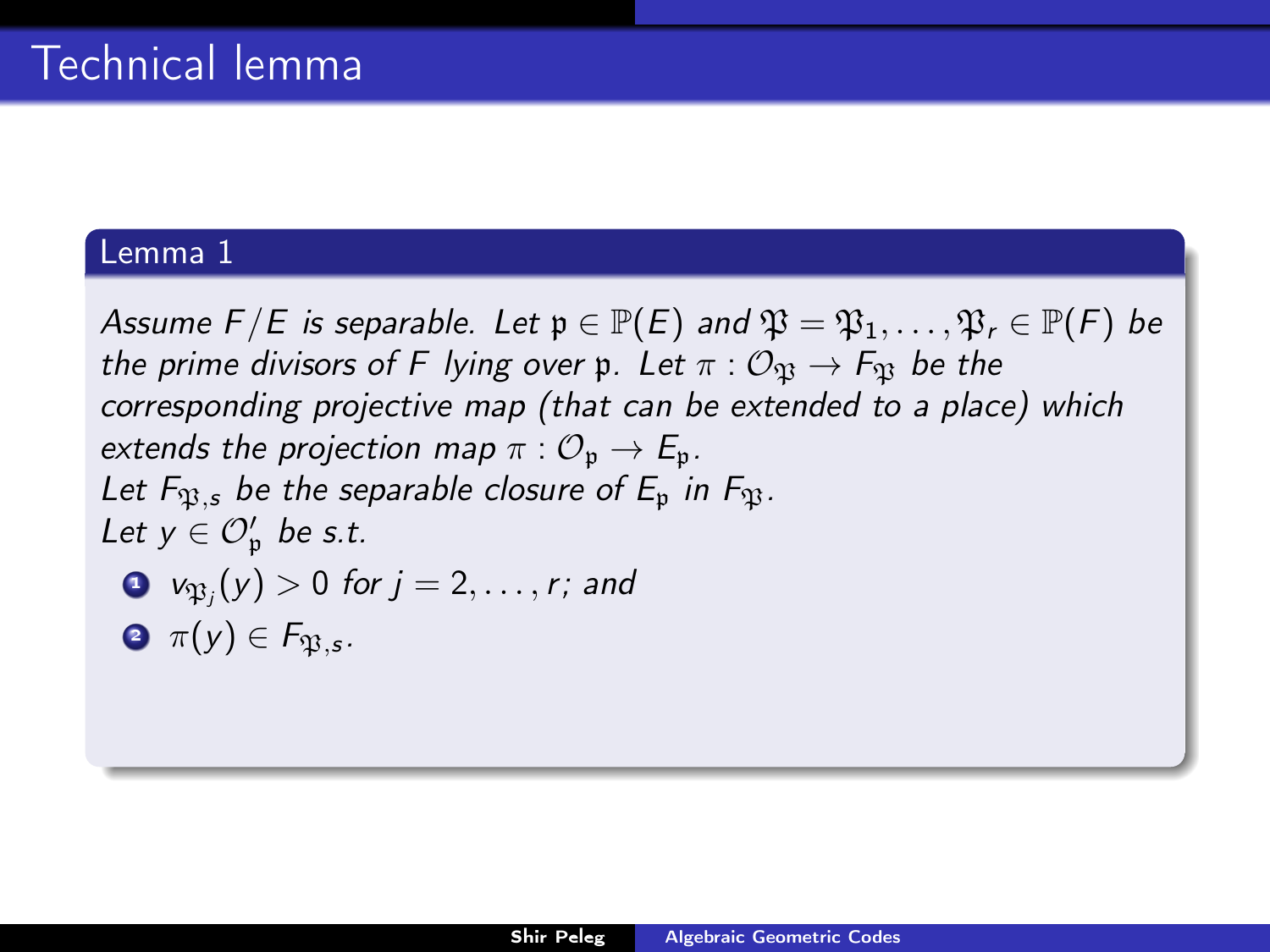Assume  $F/E$  is separable. Let  $\mathfrak{p} \in \mathbb{P}(E)$  and  $\mathfrak{P} = \mathfrak{P}_1, \ldots, \mathfrak{P}_r \in \mathbb{P}(F)$  be the prime divisors of F lying over p. Let  $\pi : \mathcal{O}_{\mathfrak{N}} \to F_{\mathfrak{N}}$  be the corresponding projective map (that can be extended to a place) which extends the projection map  $\pi : \mathcal{O}_{p} \to E_{p}$ . Let  $F_{\mathfrak{R}}$ , be the separable closure of  $E_{\mathfrak{p}}$  in  $F_{\mathfrak{R}}$ . Let  $y \in \mathcal{O}_p'$  be s.t.  $\hbox{\bf D}$   $\hbox{\bf v}_{\mathfrak{P}_j}(y)>0$  for  $j=2,\ldots,r;$  and  $\mathbf{\Im} \; \pi(\mathsf{y}) \in \mathsf{F}_{\mathfrak{P},\mathsf{s}}.$ Then,  $\pi\left(\mathsf{Tr}_{\mathsf{F}/\mathsf{E}}(y)\right) = \mathsf{e}(\mathfrak{P}/\mathfrak{p}) \cdot \mathsf{Tr}_{\mathsf{F}_{\mathfrak{P},\mathsf{s}}/\mathsf{E}_{\mathfrak{p}}}(\pi(y)).$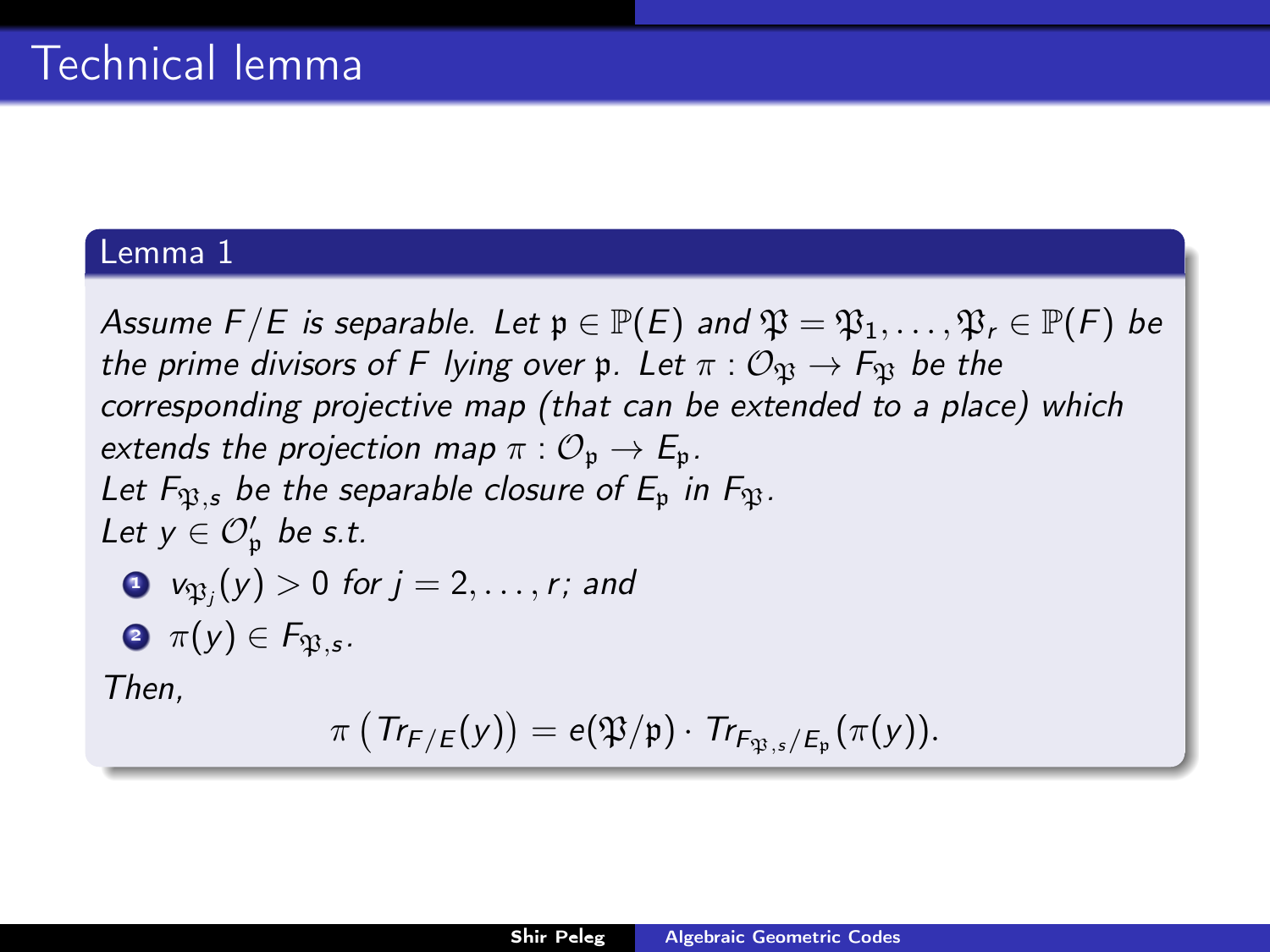<span id="page-5-0"></span>Assume  $F/E$  is Galois. Function field over a perfect field.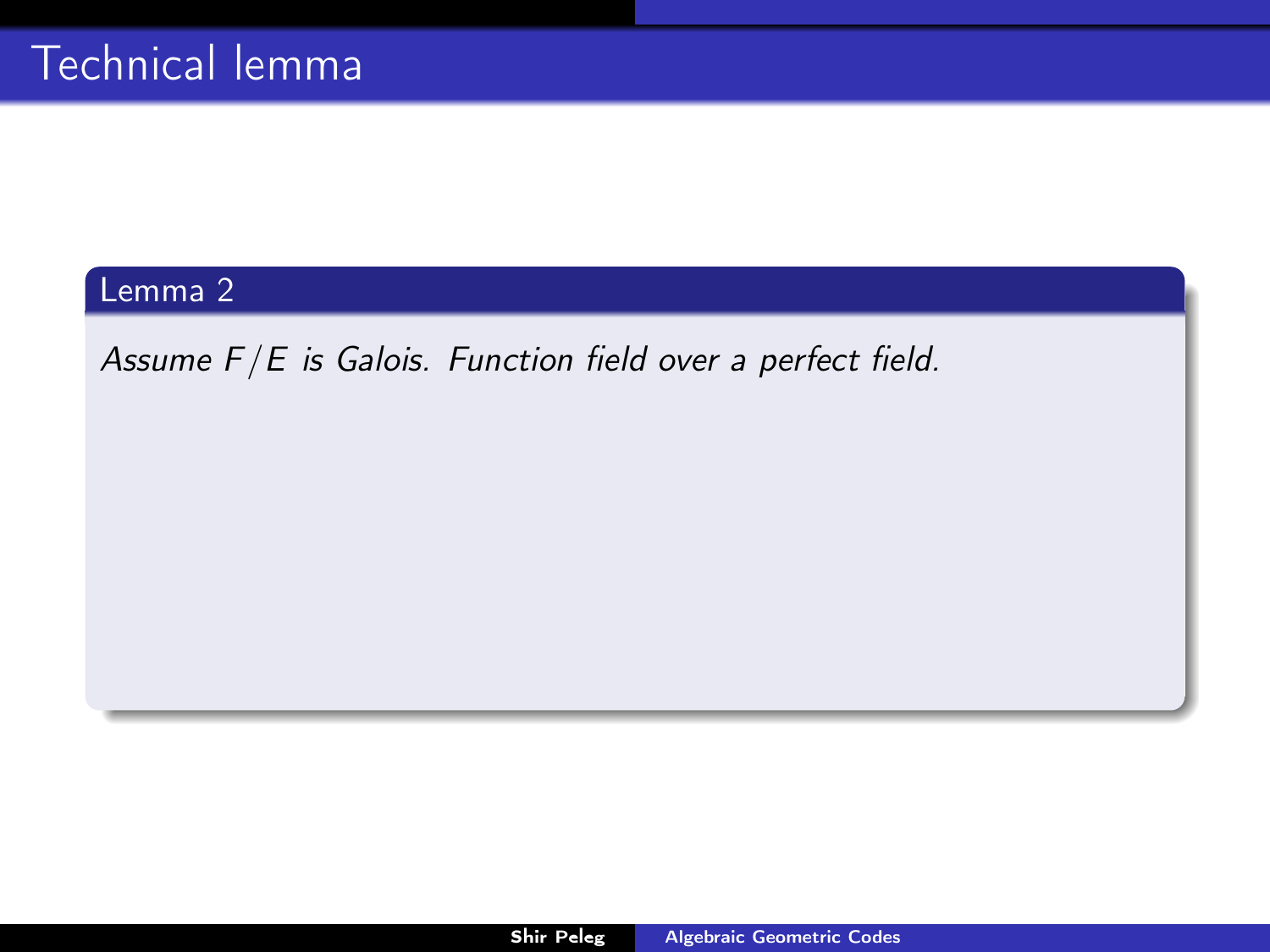Assume  $F/E$  is Galois. Function field over a perfect field. Let  $\mathfrak{p} \in \mathbb{P}(E)$ and  $\mathfrak{P} = \mathfrak{P}_1, \ldots, \mathfrak{P}_r \in \mathbb{P}(F)$  be the prime divisors of F lying over p. Let  $\pi$  :  $\mathcal{O}_{\mathfrak{B}} \to F_{\mathfrak{B}}$  be the corresponding projective map (that can be extended to a place) which extends the projection map  $\pi: \mathcal{O}_n \to \mathcal{E}_n$ .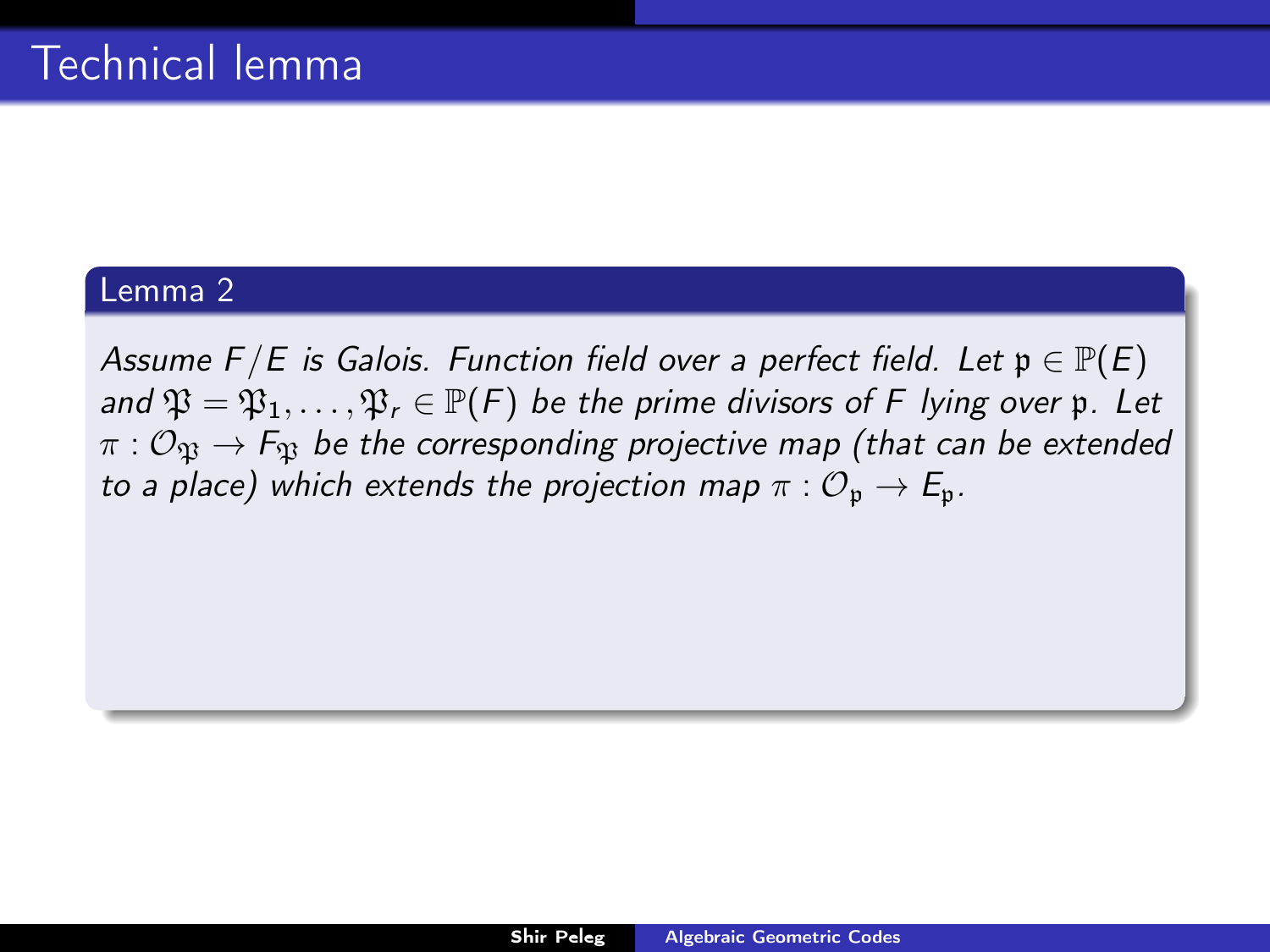Assume  $F/E$  is Galois. Function field over a perfect field. Let  $\mathfrak{p} \in \mathbb{P}(E)$ and  $\mathfrak{P} = \mathfrak{P}_1, \ldots, \mathfrak{P}_r \in \mathbb{P}(F)$  be the prime divisors of F lying over p. Let  $\pi$  :  $\mathcal{O}_{\mathfrak{B}} \to F_{\mathfrak{B}}$  be the corresponding projective map (that can be extended to a place) which extends the projection map  $\pi: \mathcal{O}_{\mathfrak{p}} \to E_{\mathfrak{p}}.$  Let  $y \in \mathcal{O}'_{\mathfrak{p}}$  $he$ st

$$
\bullet \ \ \mathsf{v}_{\mathfrak{P}_j}(y) > 0 \ \text{for} \ j = 2, \ldots, r; \ \text{and}
$$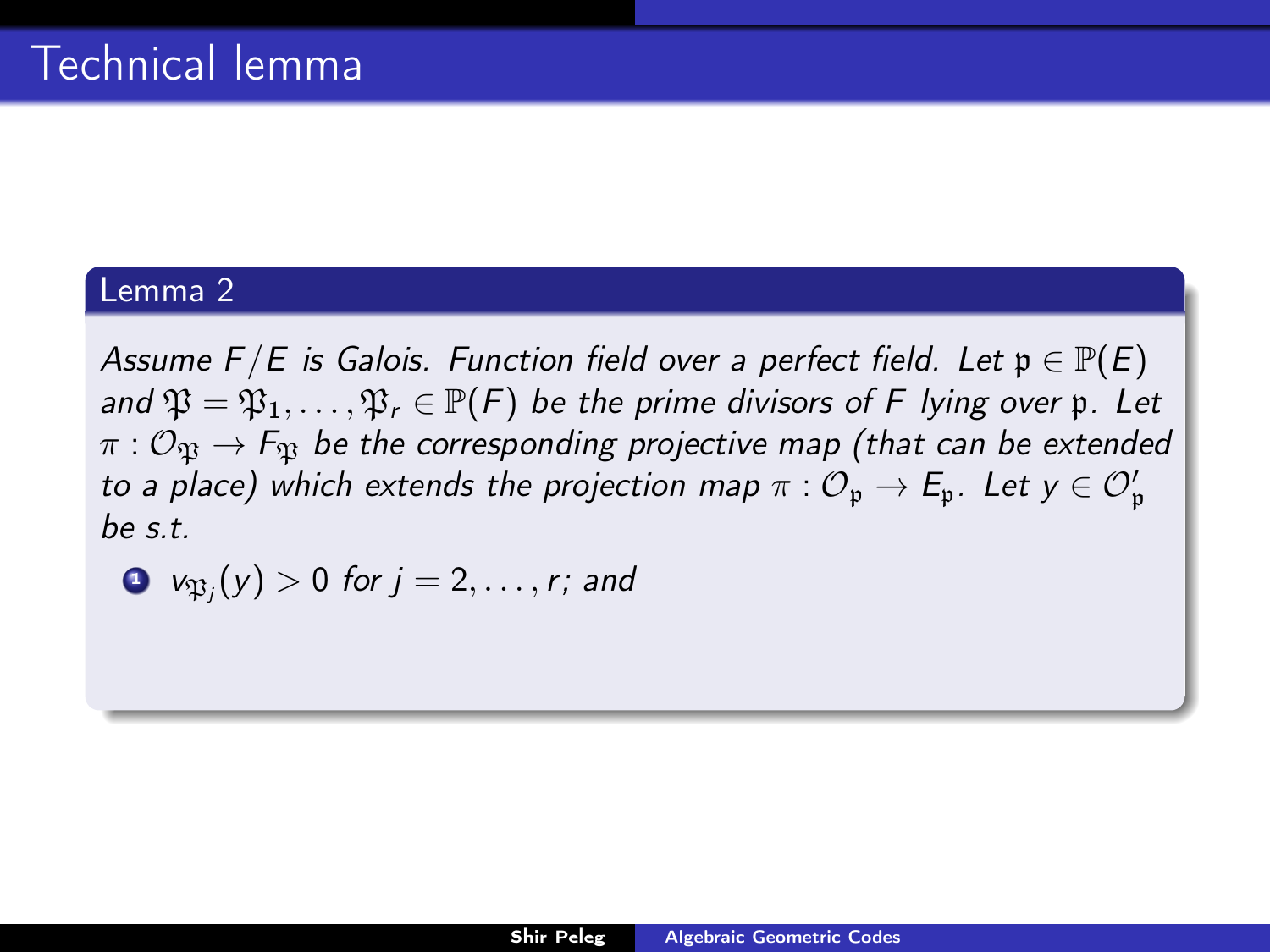Assume  $F/E$  is Galois. Function field over a perfect field. Let  $\mathfrak{p} \in \mathbb{P}(E)$ and  $\mathfrak{P} = \mathfrak{P}_1, \ldots, \mathfrak{P}_r \in \mathbb{P}(F)$  be the prime divisors of F lying over p. Let  $\pi : \mathcal{O}_\mathfrak{R} \to F_\mathfrak{R}$  be the corresponding projective map (that can be extended to a place) which extends the projection map  $\pi: \mathcal{O}_{\mathfrak{p}} \to E_{\mathfrak{p}}.$  Let  $y \in \mathcal{O}'_{\mathfrak{p}}$  $he$ st

$$
\bullet \ \ v_{\mathfrak{P}_j}(y) > 0 \ \text{for} \ j = 2, \ldots, r; \ \text{and}
$$

Then,

$$
\pi\left(\mathit{Tr}_{\mathsf{F}/\mathsf{E}}(y)\right)=e(\mathfrak{P}/\mathfrak{p})\cdot\mathit{Tr}_{\mathsf{F}_\mathfrak{P}/\mathsf{E}_\mathfrak{p}}(\pi(y)).
$$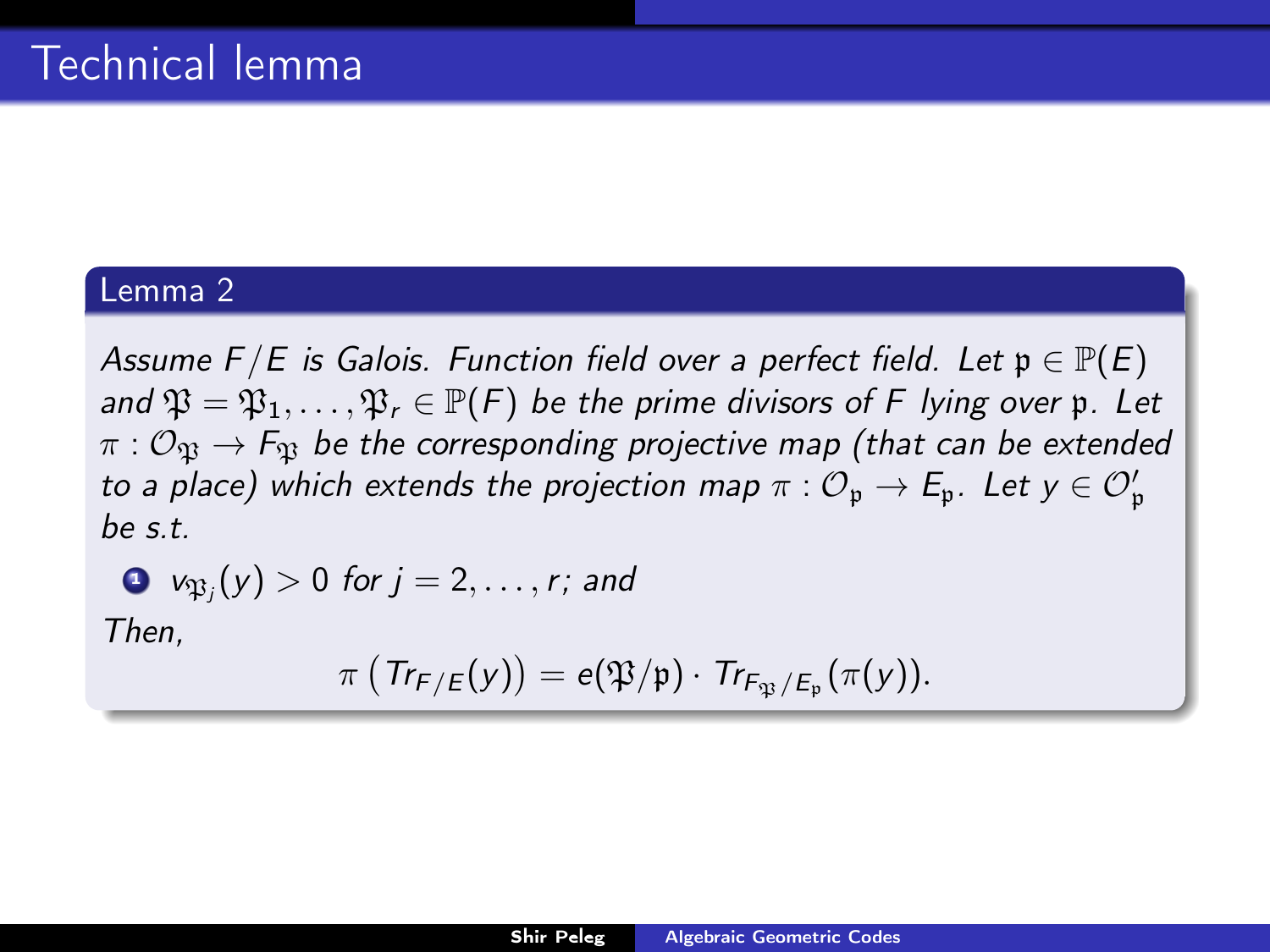## Proof Recall then  $Tr_{F/E}(y) = \sum_{\sigma \in G} \sigma(y)$ .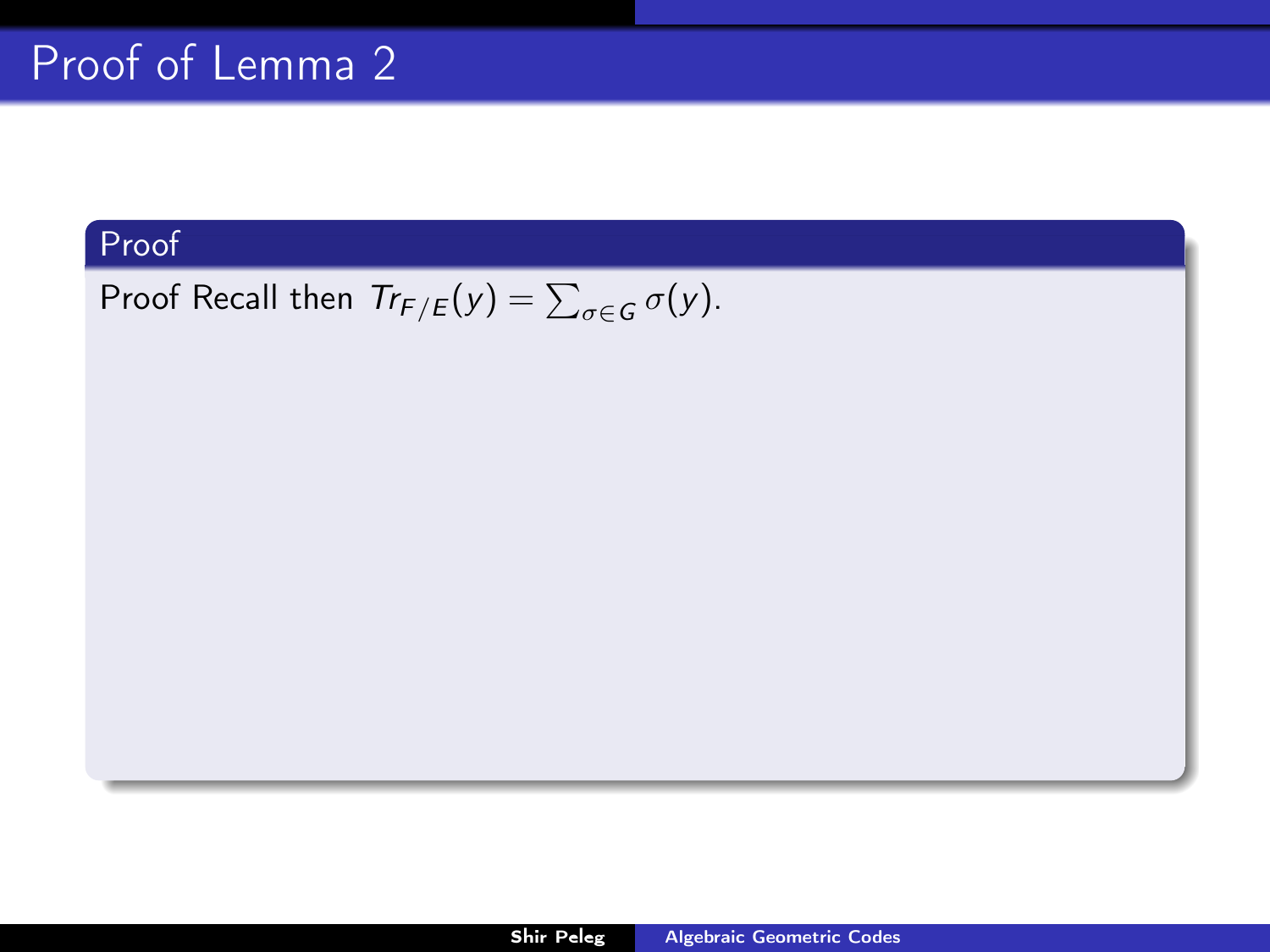Proof Recall then  $Tr_{F/E}(y) = \sum_{\sigma \in G} \sigma(y)$ . Let  $\sigma\in \mathit{Gal}(F/E)$  s.t  $\sigma\mathfrak{P}\neq \mathfrak{P}$  or, equivalently,  $\mathfrak{P}' := \sigma^{-1}\mathfrak{P}\neq \mathfrak{P}.$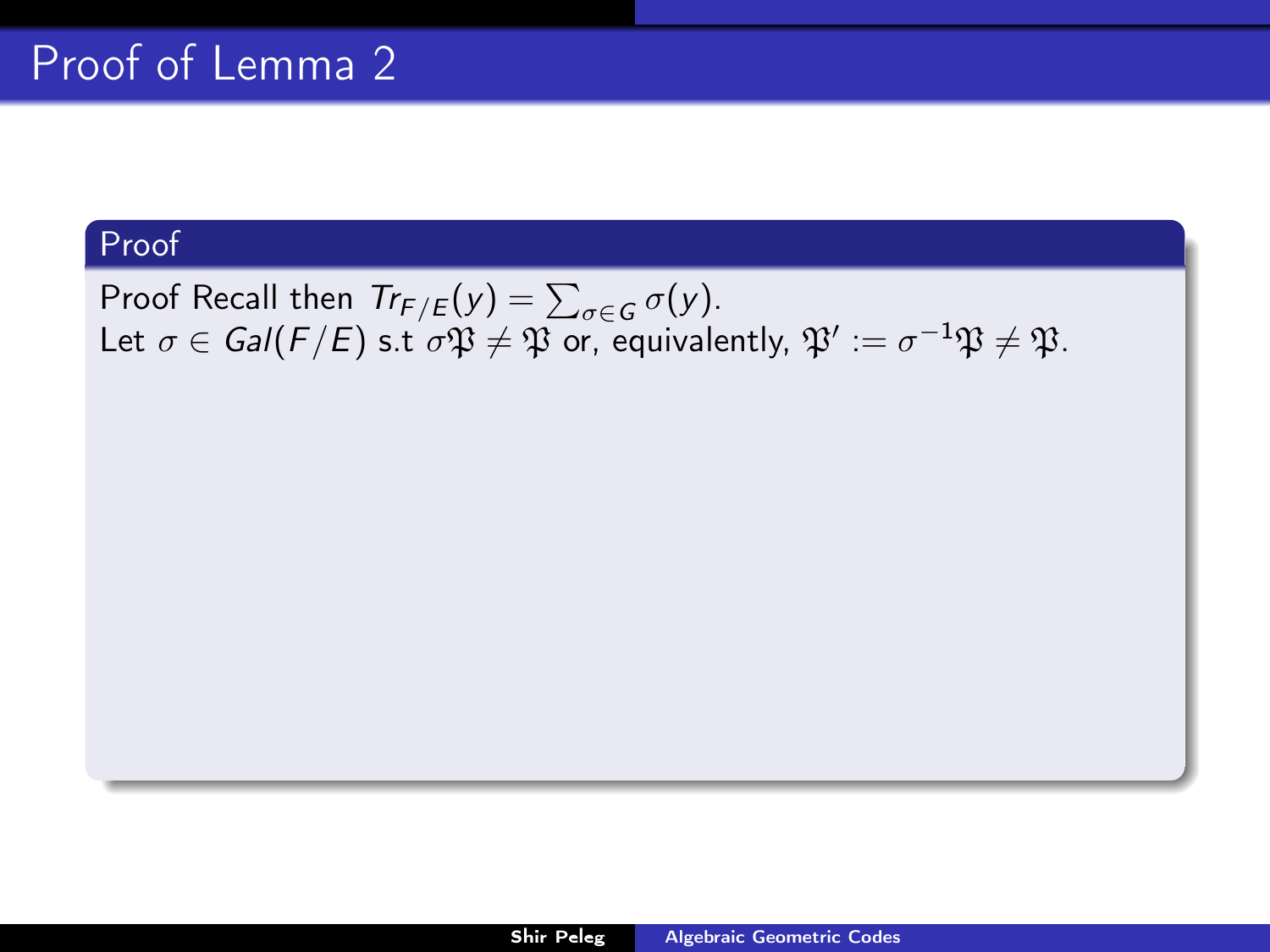Proof Recall then  $Tr_{F/E}(y) = \sum_{\sigma \in G} \sigma(y)$ . Let  $\sigma\in \mathit{Gal}(F/E)$  s.t  $\sigma\mathfrak{P}\neq \mathfrak{P}$  or, equivalently,  $\mathfrak{P}' := \sigma^{-1}\mathfrak{P}\neq \mathfrak{P}.$ Since  $\mathfrak{P}' \neq \mathfrak{P}$  we have, per our assumption, that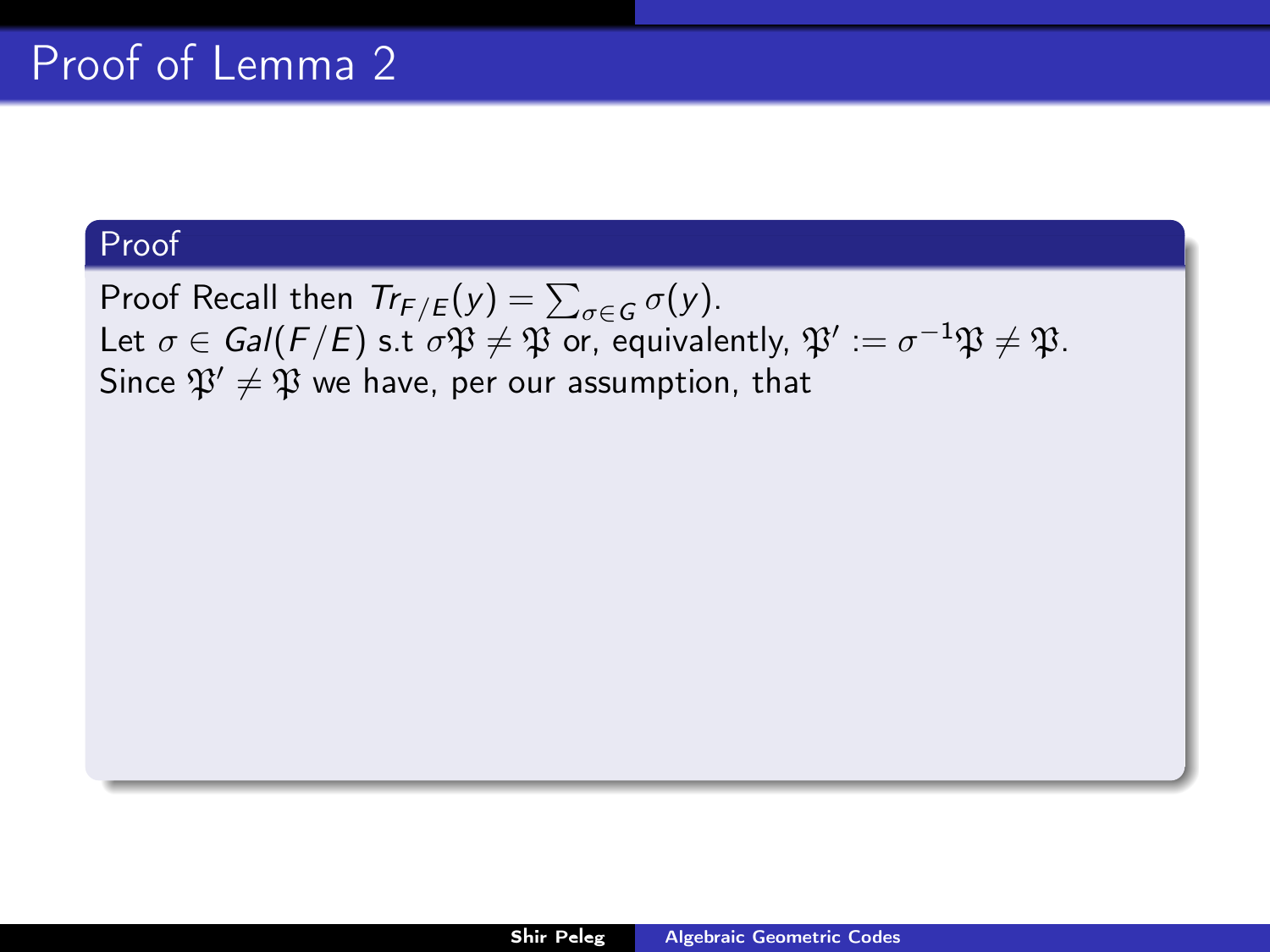Proof Recall then  $Tr_{F/E}(y) = \sum_{\sigma \in G} \sigma(y)$ . Let  $\sigma\in \mathit{Gal}(F/E)$  s.t  $\sigma\mathfrak{P}\neq \mathfrak{P}$  or, equivalently,  $\mathfrak{P}' := \sigma^{-1}\mathfrak{P}\neq \mathfrak{P}.$ Since  $\mathfrak{P}' \neq \mathfrak{P}$  we have, per our assumption, that  $v_{\mathfrak{P}'}(y) > 0$  and so  $v_{\sigma_i^{-1}\mathfrak{P}}(y) > 0$ , and so

$$
v_{\mathfrak{P}}(\sigma y) = v_{\sigma^{-1}\mathfrak{P}}(y) > 0 \quad \Longrightarrow \quad \sigma y \in \mathcal{O}_{\mathfrak{P}} \text{ and } \pi(\sigma y) = 0.
$$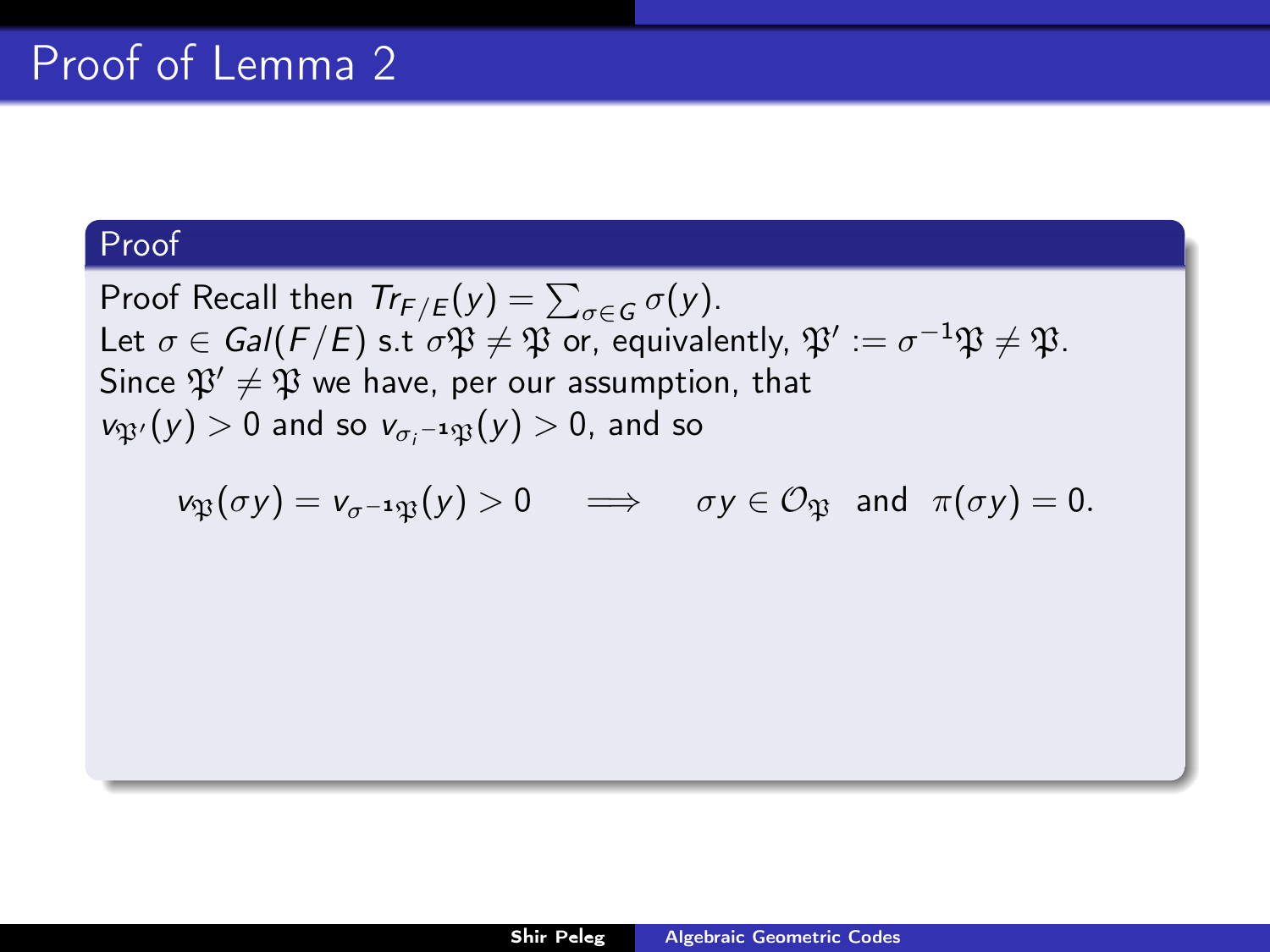Proof Recall then  $Tr_{F/E}(y) = \sum_{\sigma \in G} \sigma(y)$ . Let  $\sigma\in \mathit{Gal}(F/E)$  s.t  $\sigma\mathfrak{P}\neq \mathfrak{P}$  or, equivalently,  $\mathfrak{P}' := \sigma^{-1}\mathfrak{P}\neq \mathfrak{P}.$ Since  $\mathfrak{P}' \neq \mathfrak{P}$  we have, per our assumption, that  $v_{\mathfrak{P}'}(y) > 0$  and so  $v_{\sigma_i^{-1}\mathfrak{P}}(y) > 0$ , and so

$$
\nu_{\mathfrak{P}}(\sigma y) = \nu_{\sigma^{-1}\mathfrak{P}}(y) > 0 \quad \Longrightarrow \quad \sigma y \in \mathcal{O}_{\mathfrak{P}} \text{ and } \pi(\sigma y) = 0.
$$

$$
\pi(\mathit{Tr}_{F/E}(y)) = \sum_{i=1}^{n} \pi(\sigma_i(y)) = \sum_{\sigma_i \in \mathcal{D}} \pi(\sigma_i(y))
$$
  
= 
$$
\sum_{\alpha \in Aut(F_{\mathfrak{P}}/E_p)} |\{i \mid \sigma_i \in \mathcal{D}, \sigma_i = \alpha\}| \cdot \alpha(\pi(y)).
$$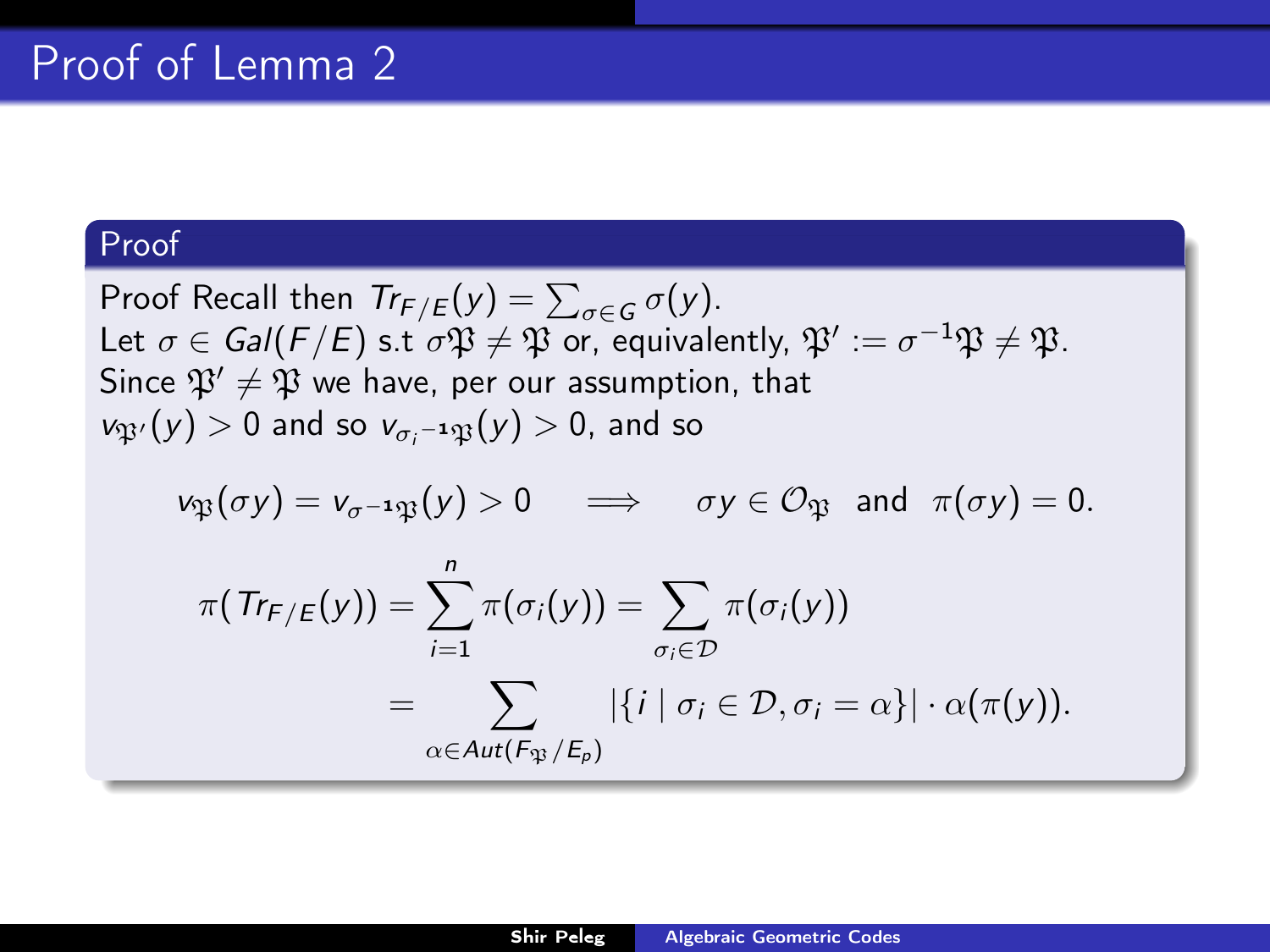Proof Recall

$$
|\{i \mid \sigma_i \in \mathcal{D}, \sigma_i = \alpha\}| = I(\mathfrak{P}/\mathfrak{p}).
$$

And

$$
e(\mathfrak{P}/p) = \frac{[F:E]_i}{[F_{\mathfrak{P}}:E_{\mathfrak{p}}]_i} I(\mathfrak{P}/\mathfrak{p}).
$$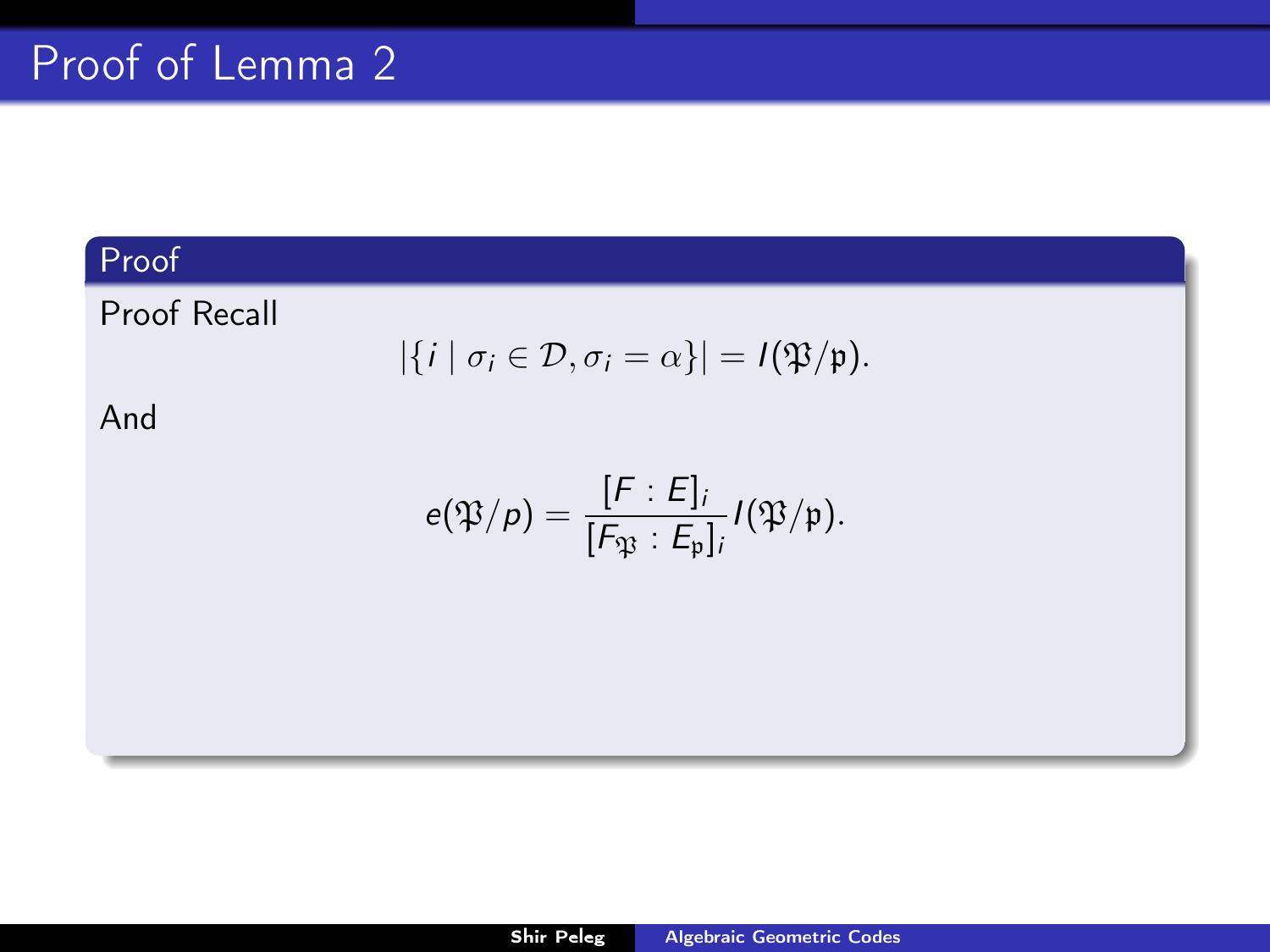Proof Recall

$$
|\{i \mid \sigma_i \in \mathcal{D}, \sigma_i = \alpha\}| = I(\mathfrak{P}/\mathfrak{p}).
$$

And

$$
e(\mathfrak{P}/p) = \frac{[F:E]_i}{[F_{\mathfrak{P}}:E_p]_i} I(\mathfrak{P}/\mathfrak{p}).
$$

Which implies

$$
\pi(\mathit{Tr}_{\digamma/\digamma}(y))=e(\mathfrak{P}/\mathfrak{p})\sum_{\alpha\in Aut(\digamma_{\mathfrak{P}}/\digamma_{\rho})}\alpha(\pi(y))=e(\mathfrak{P}/\mathfrak{p})\mathit{Tr}_{\digamma_{\mathfrak{P}}/\digamma_{\mathfrak{p}}}(\pi(y))
$$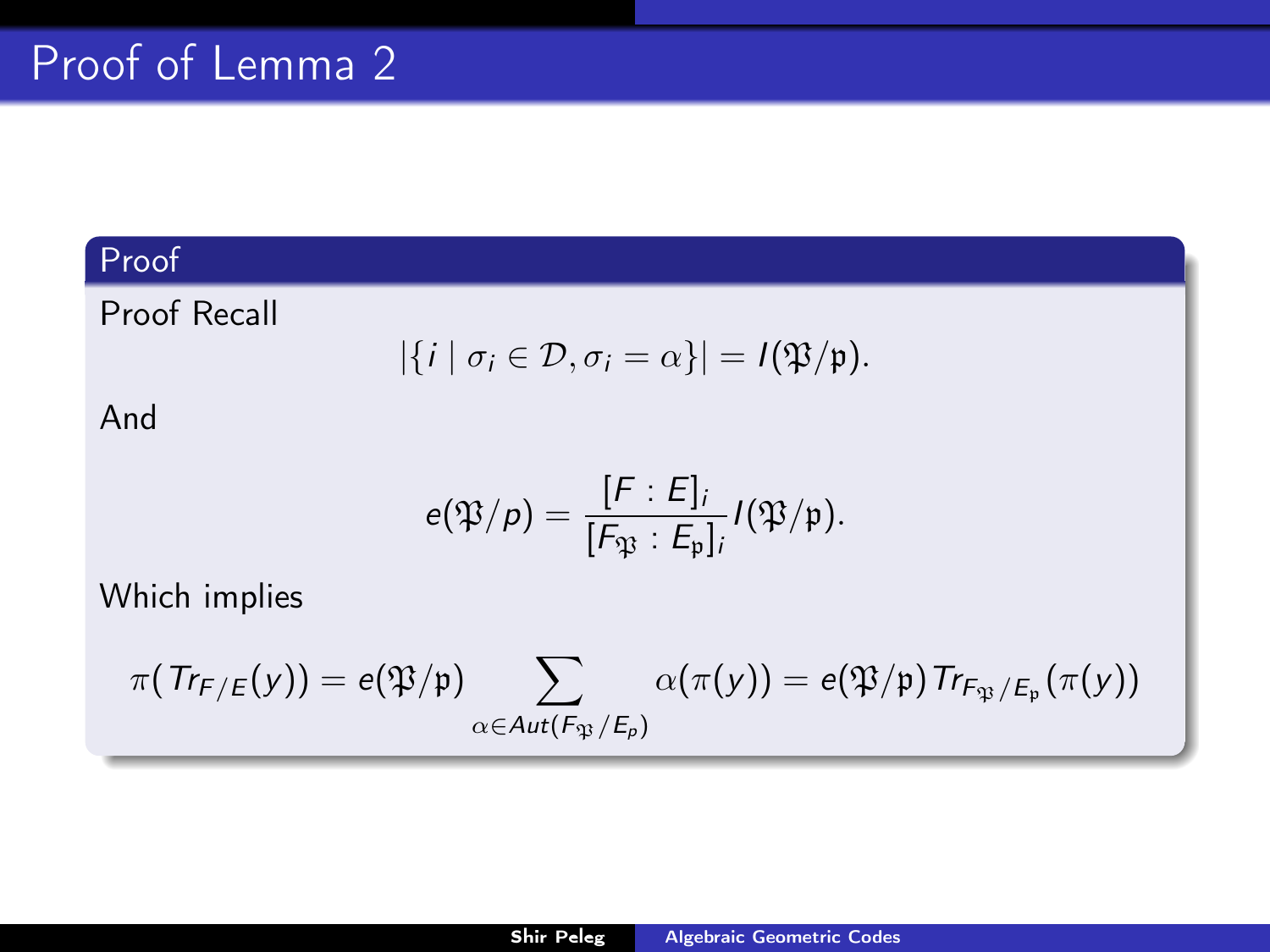[

Proof sketch] Consider  $\hat{F}$  the Galois closure of  $F$ .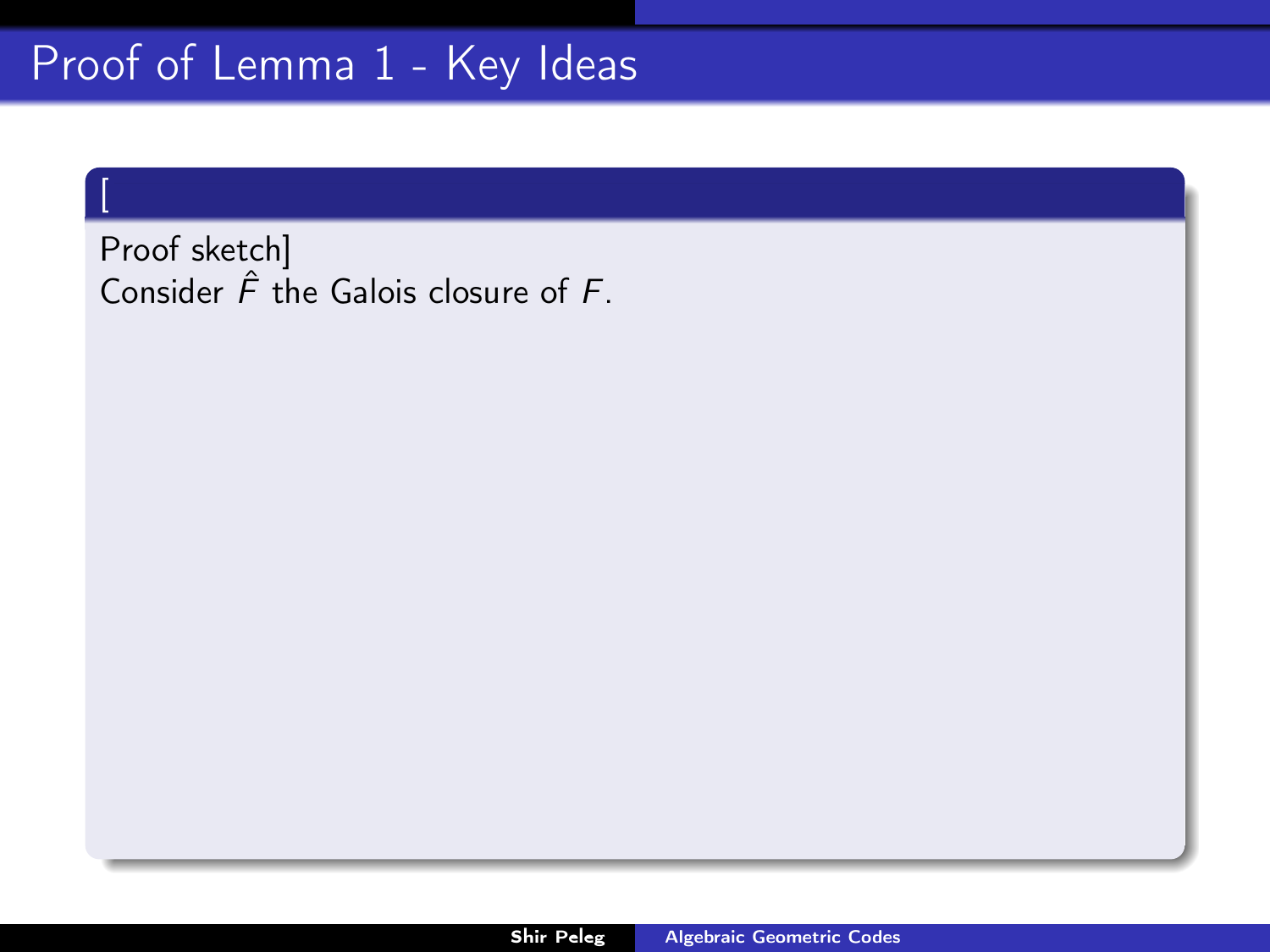# Proof of Lemma [1](#page-1-0) - Key Ideas

[

 $\bullet$ 

Proof sketch] Consider  $\hat{F}$  the Galois closure of  $F$ .

$$
Tr_{F/E}(y) = \sum_{E-embeddings} \sigma(y) = \sum_{\hat{\sigma} \in Gal(\hat{F}/E) | different on F} \hat{\sigma}(y).
$$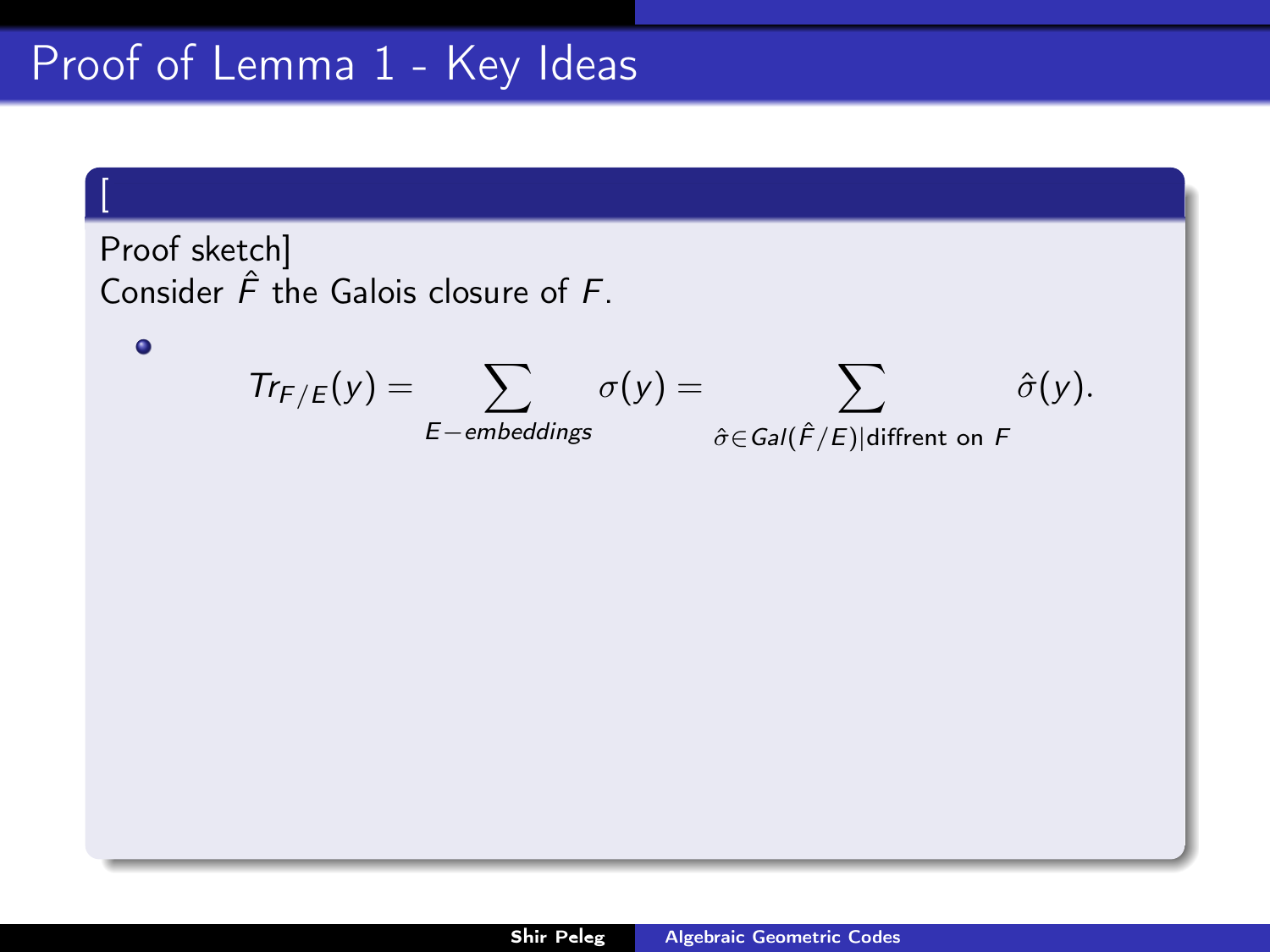[

 $\bullet$ 

Proof sketch] Consider  $\hat{F}$  the Galois closure of  $F$ .

$$
Tr_{F/E}(y) = \sum_{E-embeddings} \sigma(y) = \sum_{\hat{\sigma} \in Gal(\hat{F}/E) | different on F} \hat{\sigma}(y).
$$

• We want to be smart when we choose  $\hat{\sigma}$ . We set some  $\hat{\mathfrak{P}}/\mathfrak{P}$  and if possible we take  $\hat{\sigma} \in D(\hat{\mathfrak{P}}/\mathfrak{p})$ .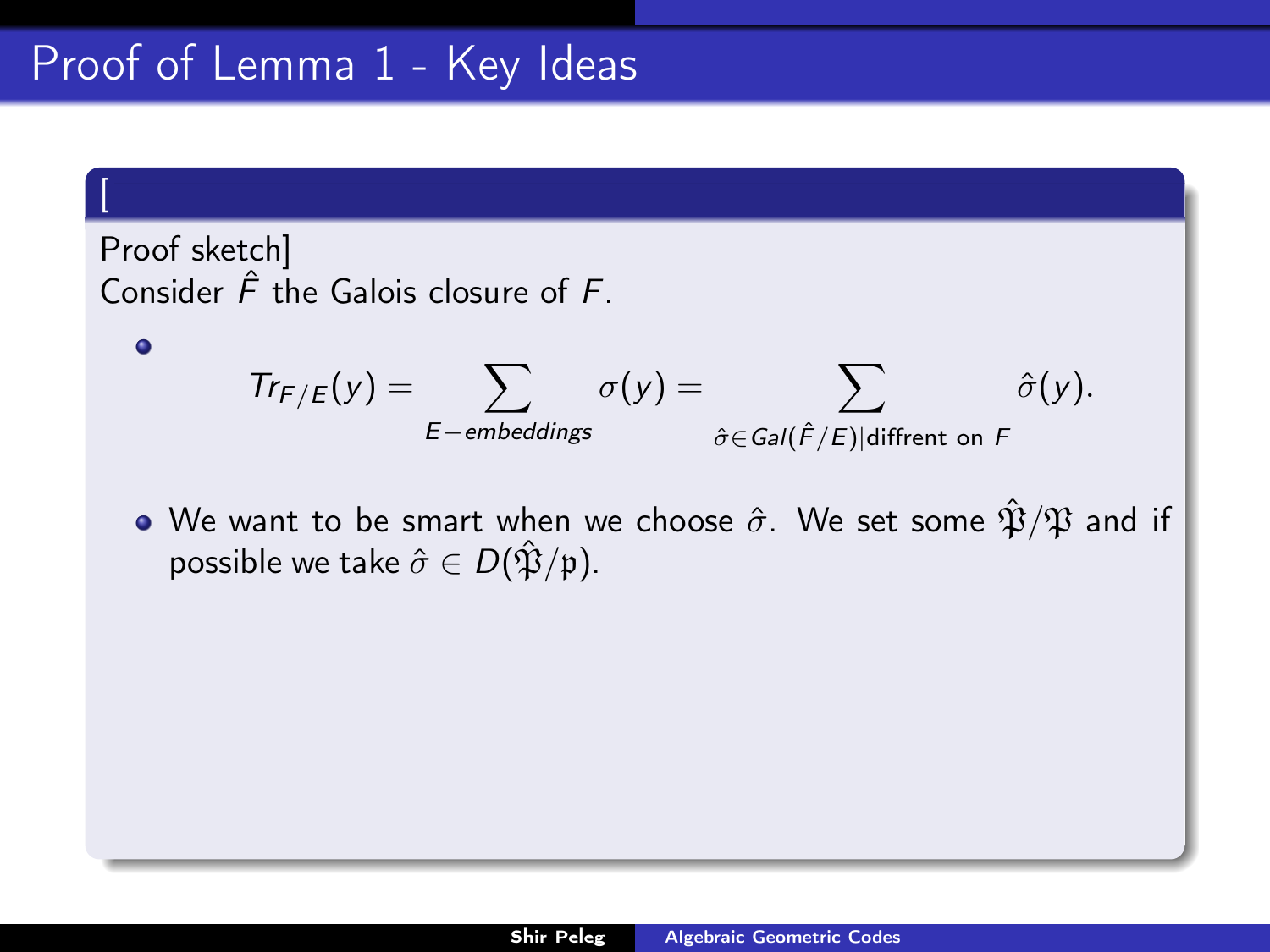[

 $\bullet$ 

Proof sketch] Consider  $\hat{F}$  the Galois closure of  $F$ .

$$
Tr_{F/E}(y) = \sum_{E-embeddings} \sigma(y) = \sum_{\hat{\sigma} \in Gal(\hat{F}/E) | \text{different on } F} \hat{\sigma}(y).
$$

• We want to be smart when we choose  $\hat{\sigma}$ . We set some  $\hat{\mathfrak{P}}/\mathfrak{P}$  and if possible we take  $\hat{\sigma} \in D(\hat{\mathfrak{P}}/\mathfrak{p})$ . Then we note that  $\pi(\hat{\sigma}(y)) = \alpha(\pi(y))$ for some  $\alpha\in E_\mathfrak{p}$  embedding of  $F_{\mathfrak{P},s}.$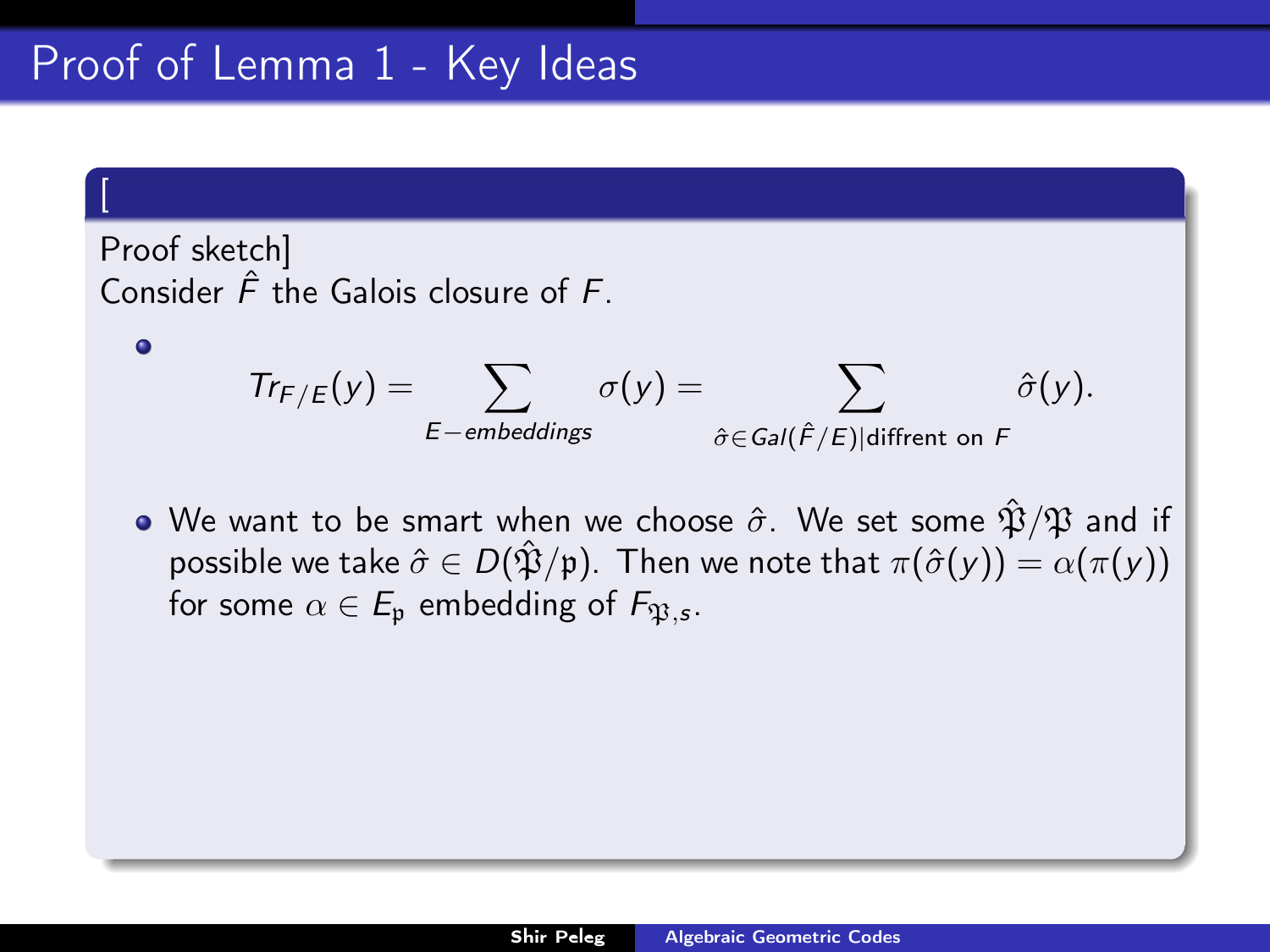[

 $\bullet$ 

Proof sketch] Consider  $\hat{F}$  the Galois closure of  $F$ .

$$
Tr_{F/E}(y) = \sum_{E-embeddings} \sigma(y) = \sum_{\hat{\sigma} \in Gal(\hat{F}/E) | \text{different on } F} \hat{\sigma}(y).
$$

- We want to be smart when we choose  $\hat{\sigma}$ . We set some  $\hat{\mathfrak{P}}/\mathfrak{P}$  and if possible we take  $\hat{\sigma} \in D(\hat{\mathfrak{P}}/\mathfrak{p})$ . Then we note that  $\pi(\hat{\sigma}(y)) = \alpha(\pi(y))$ for some  $\alpha\in E_\mathfrak{p}$  embedding of  $F_{\mathfrak{P},s}.$
- We then argue that we can obtain any  $\alpha$  in such manner, i.e.  $\exists \hat{\sigma}$  s.t.  $\pi(\hat{\sigma}(v)) = \alpha(\pi(v)).$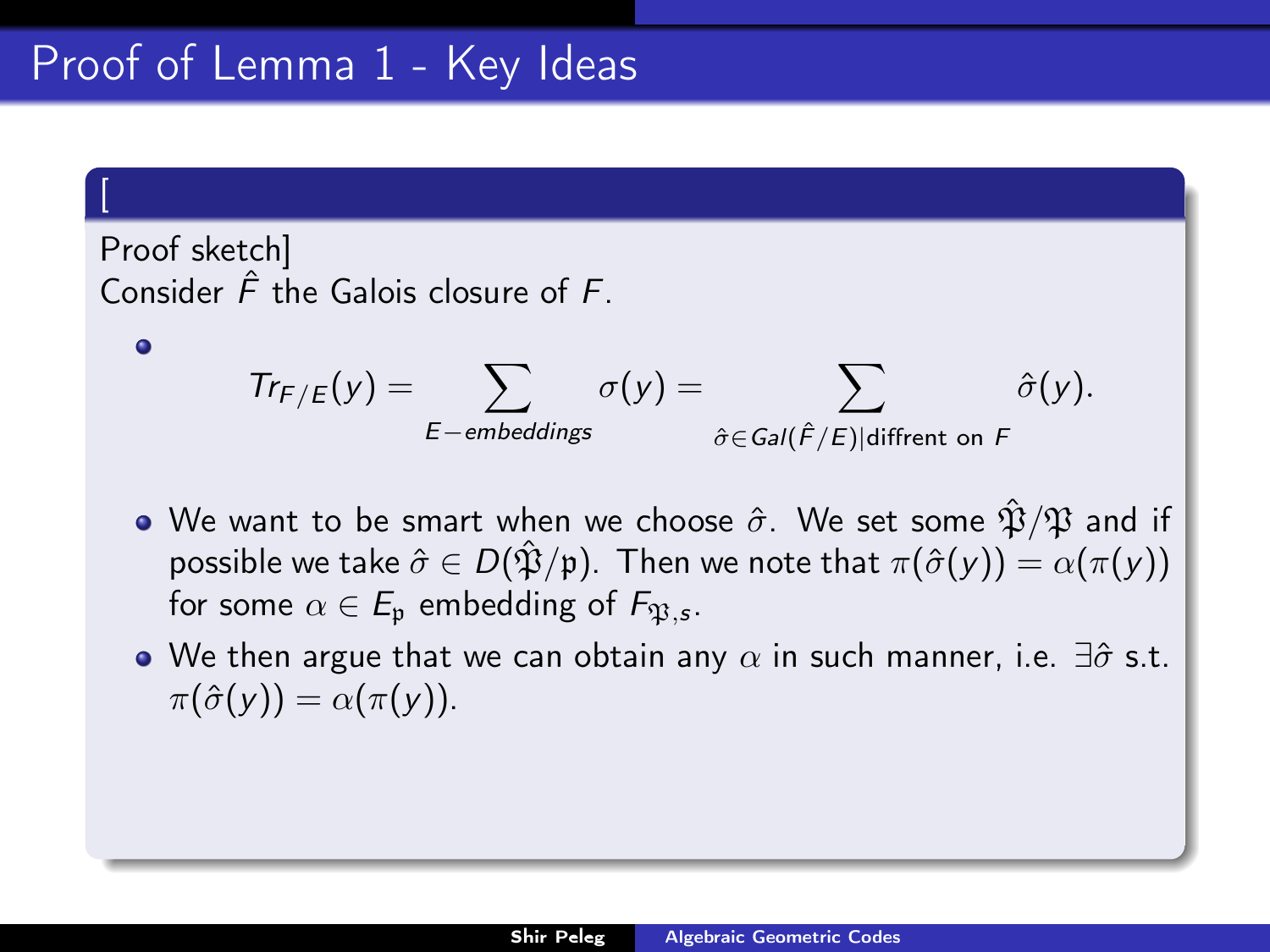# Proof of Lemma [1](#page-1-0) - Key Ideas

[

 $\bullet$ 

Proof sketch] Consider  $\hat{F}$  the Galois closure of  $F$ .

$$
Tr_{F/E}(y) = \sum_{E-embeddings} \sigma(y) = \sum_{\hat{\sigma} \in Gal(\hat{F}/E) | \text{different on } F} \hat{\sigma}(y).
$$

- We want to be smart when we choose  $\hat{\sigma}$ . We set some  $\hat{\mathfrak{P}}/\mathfrak{P}$  and if possible we take  $\hat{\sigma} \in D(\hat{\mathfrak{P}}/\mathfrak{p})$ . Then we note that  $\pi(\hat{\sigma}(y)) = \alpha(\pi(y))$ for some  $\alpha\in E_\mathfrak{p}$  embedding of  $F_{\mathfrak{P},s}.$
- We then argue that we can obtain any  $\alpha$  in such manner, i.e.  $\exists \hat{\sigma}$  s.t.  $\pi(\hat{\sigma}(v)) = \alpha(\pi(v)).$
- We prove that for every  $\alpha$ .

$$
|\{\hat{\sigma} \in \mathcal{D}(\hat{\mathfrak{P}}/\mathfrak{p} | \pi(\hat{\sigma}(y)) = \alpha(\pi(y))\}| = e(\mathfrak{P}/\mathfrak{p}).
$$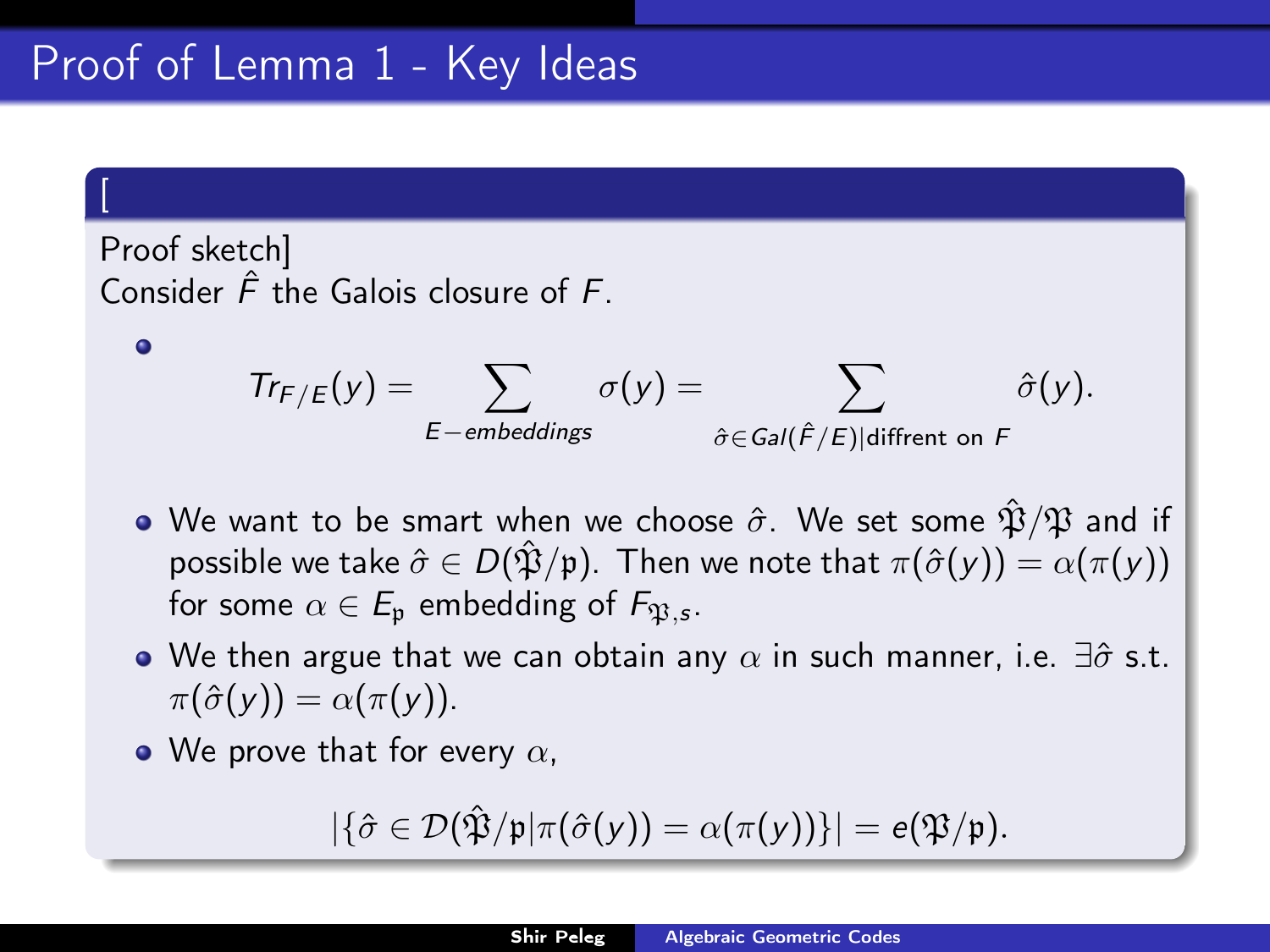#### Theorem 3

For every p there exists a local integral basis for p, namely, a basis  $z_1, \ldots, z_n$  of  $F/E$  s.t.

$$
\mathcal{O}_{\mathfrak{p}}'=\sum_{i=1}^n\mathcal{O}_{\mathfrak{p}}z_i.
$$

### Proof

Let  $z_1, \ldots, z_n$  be any basis for  $F/E$ . As we saw in class that we can find  $a_i$  s.t.  $a_i z_i$  is integral over  $O_\mathfrak{p}$ , we may assume that

$$
z_1,\ldots,z_n\in \mathcal{O}'_{\mathfrak{p}},
$$

or equivalently,

$$
\sum_{j=1}^n \mathcal{O}_\mathfrak{p} z_j \subseteq \mathcal{O}'_\mathfrak{p}.
$$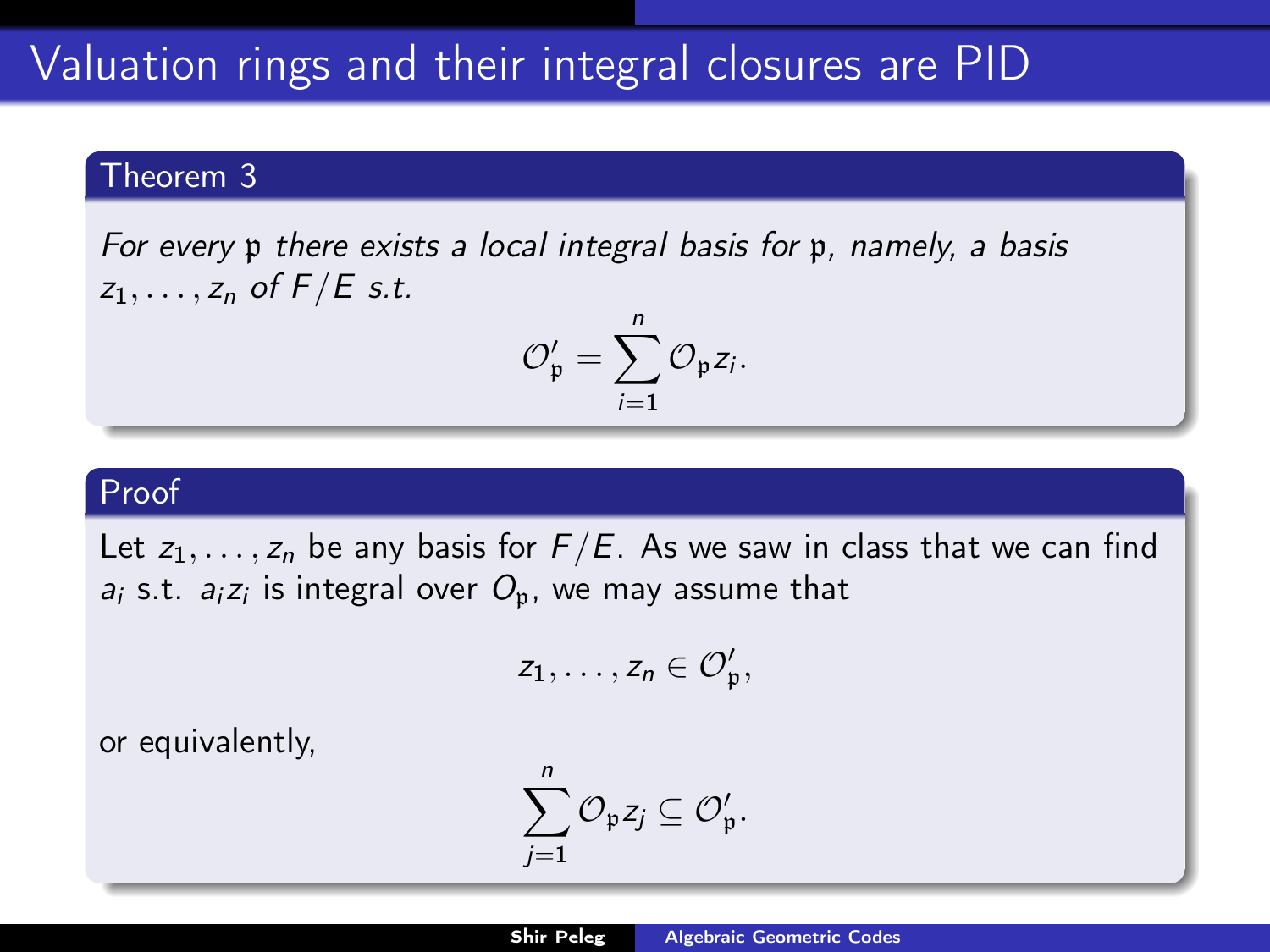### Proof

## $z_1,\ldots,z_n$  is a basis for  $F/E$  s.t.  $\sum_{j=1}^n {\mathcal{O}}_{\mathfrak{p}} z_j \subseteq {\mathcal{O}}'_{\mathfrak{p}}.$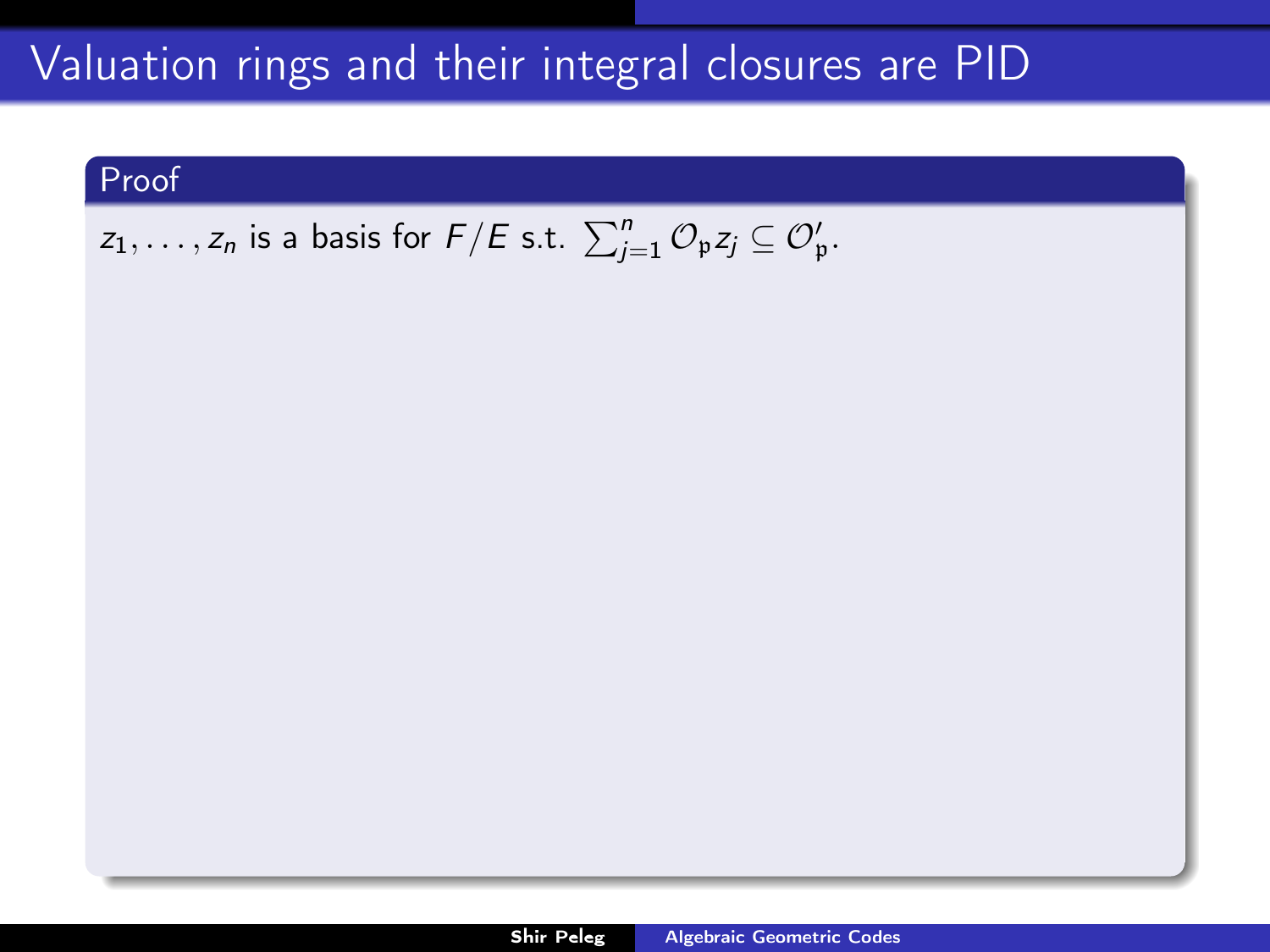### Proof

 $z_1, \ldots, z_n$  is a basis for  $F/E$  s.t.  $\sum_{j=1}^n \mathcal{O}_\mathfrak{p} z_j \subseteq \mathcal{O}'_\mathfrak{p}$ . The key step of the proof is proving, by induction on  $k$ , that  $\exists u_1, \ldots, u_n \in \mathcal{O}'_{\mathfrak{p}}$  s.t.

$$
\mathcal{O}_{\mathfrak{p}}' \cap \sum_{i=1}^k \mathcal{O}_{\mathfrak{p}} z_i^* = \sum_{i=1}^k \mathcal{O}_{\mathfrak{p}} u_i.
$$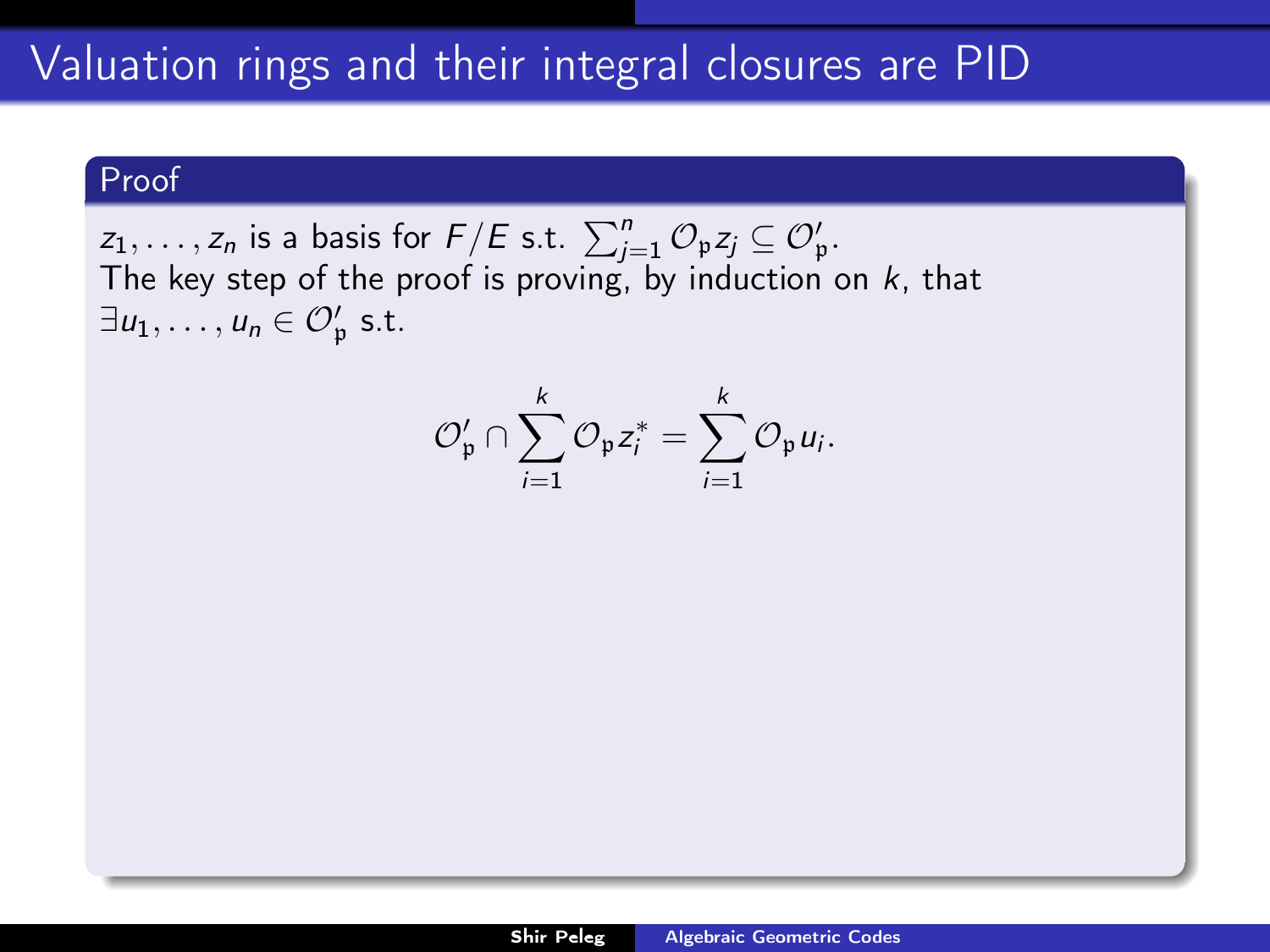### Proof

 $z_1, \ldots, z_n$  is a basis for  $F/E$  s.t.  $\sum_{j=1}^n \mathcal{O}_\mathfrak{p} z_j \subseteq \mathcal{O}'_\mathfrak{p}$ . The key step of the proof is proving, by induction on  $k$ , that  $\exists u_1, \ldots, u_n \in \mathcal{O}'_{\mathfrak{p}}$  s.t.

$$
\mathcal{O}_{\mathfrak{p}}' \cap \sum_{i=1}^k \mathcal{O}_{\mathfrak{p}} z_i^* = \sum_{i=1}^k \mathcal{O}_{\mathfrak{p}} u_i.
$$

By a Claim from class, if  $\sum_{j=1}^n \mathcal{O}_\mathfrak{p} z_j \subseteq \mathcal{O}'_\mathfrak{p}$ , then  $\sum_{j=1}^n \mathcal{O}_\mathfrak{p} z_j^* \supseteq \mathcal{O}'_\mathfrak{p}$ .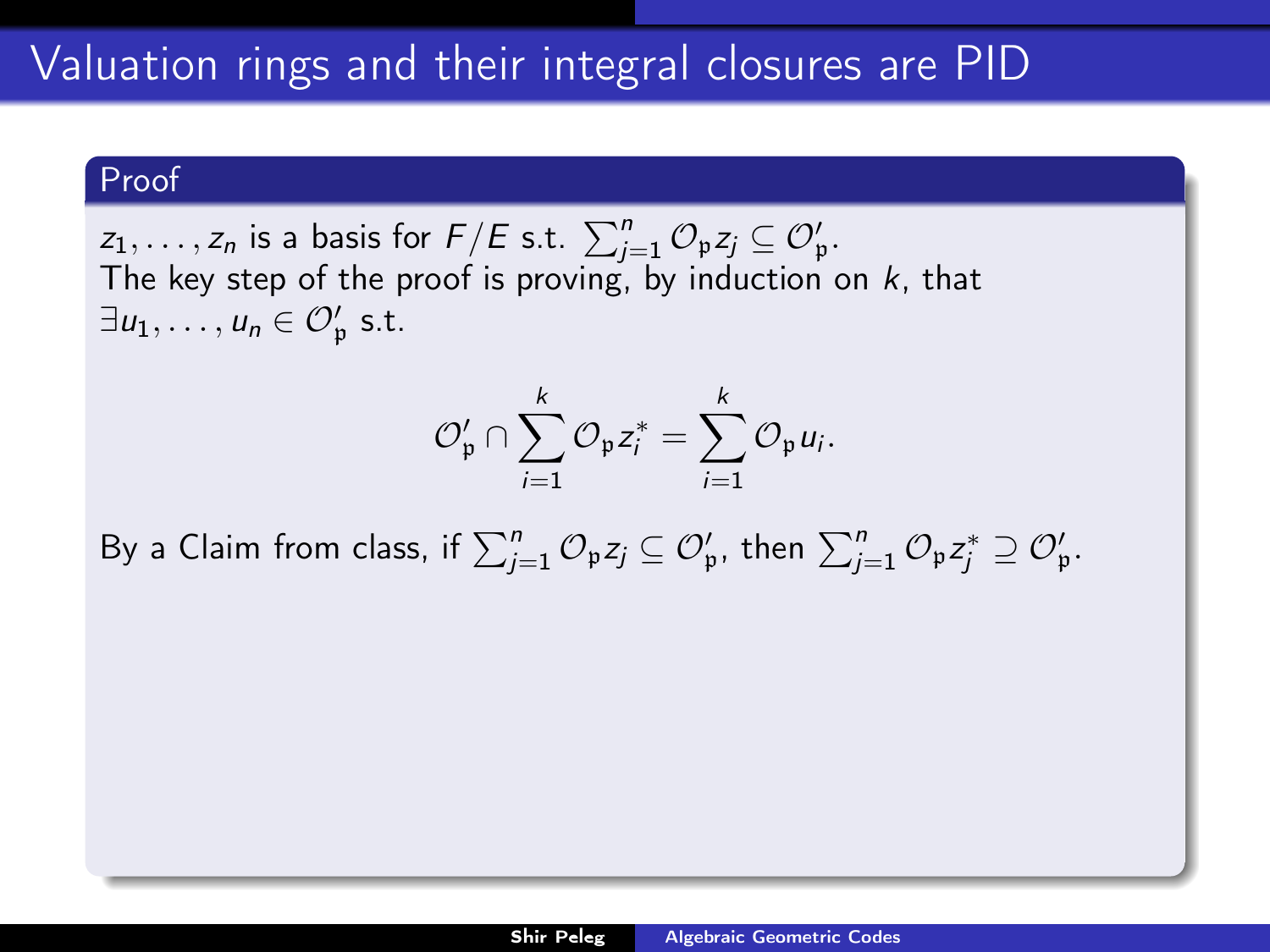$z_1, \ldots, z_n$  is a basis for  $F/E$  s.t.  $\sum_{j=1}^n \mathcal{O}_\mathfrak{p} z_j \subseteq \mathcal{O}'_\mathfrak{p}$ . The key step of the proof is proving, by induction on  $k$ , that  $\exists u_1, \ldots, u_n \in \mathcal{O}'_{\mathfrak{p}}$  s.t.

$$
\mathcal{O}_{\mathfrak{p}}' \cap \sum_{i=1}^k \mathcal{O}_{\mathfrak{p}} z_i^* = \sum_{i=1}^k \mathcal{O}_{\mathfrak{p}} u_i.
$$

By a Claim from class, if  $\sum_{j=1}^n \mathcal{O}_\mathfrak{p} z_j \subseteq \mathcal{O}'_\mathfrak{p}$ , then  $\sum_{j=1}^n \mathcal{O}_\mathfrak{p} z_j^* \supseteq \mathcal{O}'_\mathfrak{p}$ . Thus, if we will prove the above, by setting  $k = n$ , we can conclude that

$$
\mathcal{O}_{\mathfrak{p}}'=\sum_{i=1}^n \mathcal{O}_{\mathfrak{p}} u_i,
$$

which will almost prove the lemma (we still have to show that  $u_1, \ldots, u_n$ is a basis of  $F/E$ ).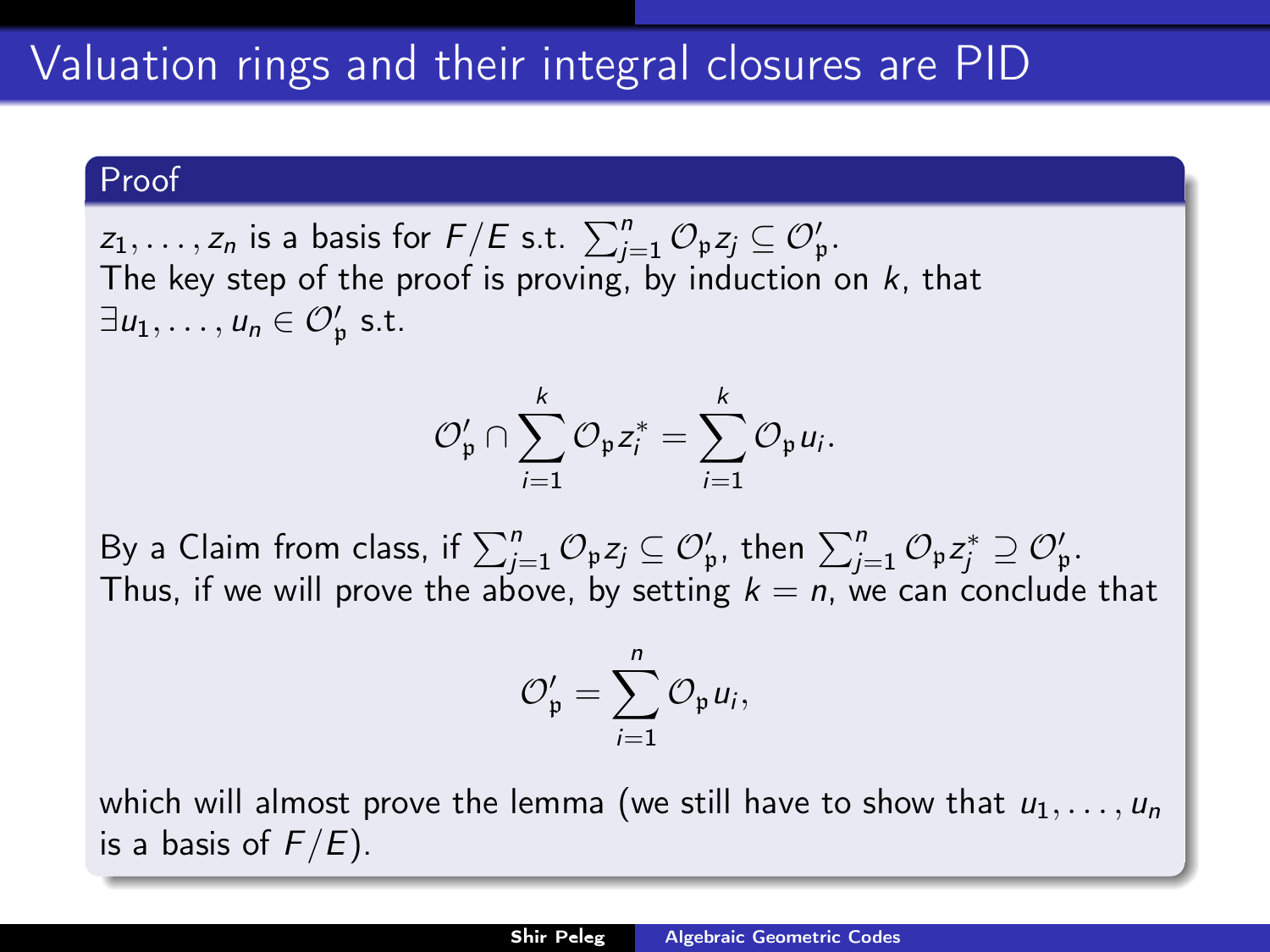### Proof

So, we wish to prove by induction on k, that  $\exists u_1, \ldots, u_n \in \mathcal{O}'_\mathfrak{p}$  s.t

$$
\mathcal{O}_\mathfrak{p}' \cap \sum_{i=1}^k \mathcal{O}_\mathfrak{p} z_i^* = \sum_{i=1}^k \mathcal{O}_\mathfrak{p} u_i.
$$

The base case  $k = 0$  is trivial (empty sum is 0).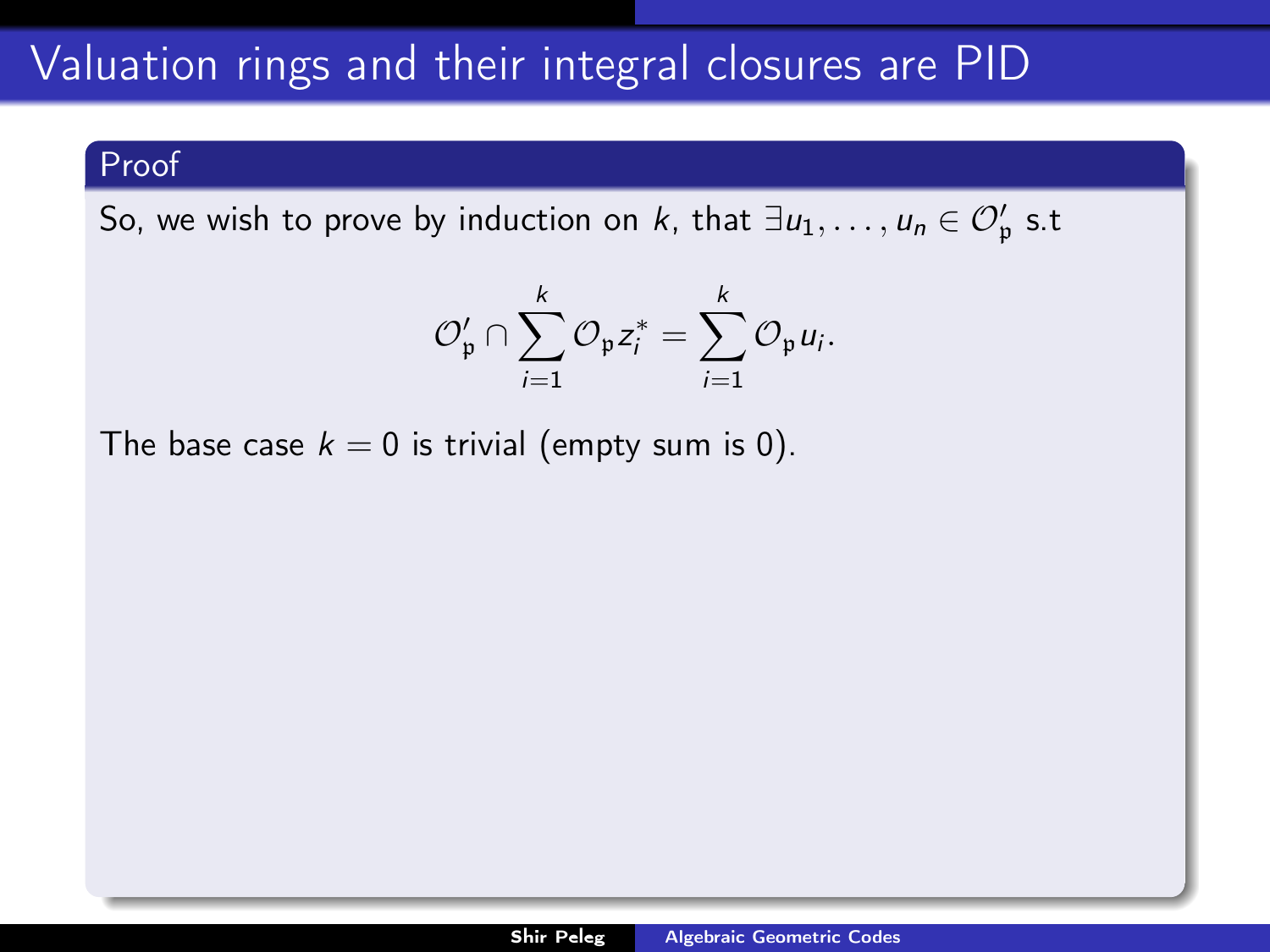So, we wish to prove by induction on k, that  $\exists u_1, \ldots, u_n \in \mathcal{O}'_\mathfrak{p}$  s.t

$$
\mathcal{O}_{\mathfrak{p}}' \cap \sum_{i=1}^k \mathcal{O}_{\mathfrak{p}} z_i^* = \sum_{i=1}^k \mathcal{O}_{\mathfrak{p}} u_i.
$$

The base case  $k = 0$  is trivial (empty sum is 0). Say that  $u_1,\ldots,u_{k-1}\in\mathcal O_\mathfrak p'$  satisfy that

$$
\mathcal{O}'_{\mathfrak{p}} \cap \sum_{i=1}^{k-1} \mathcal{O}_{\mathfrak{p}} z_i^* = \sum_{i=1}^{k-1} \mathcal{O}_{\mathfrak{p}} u_i.
$$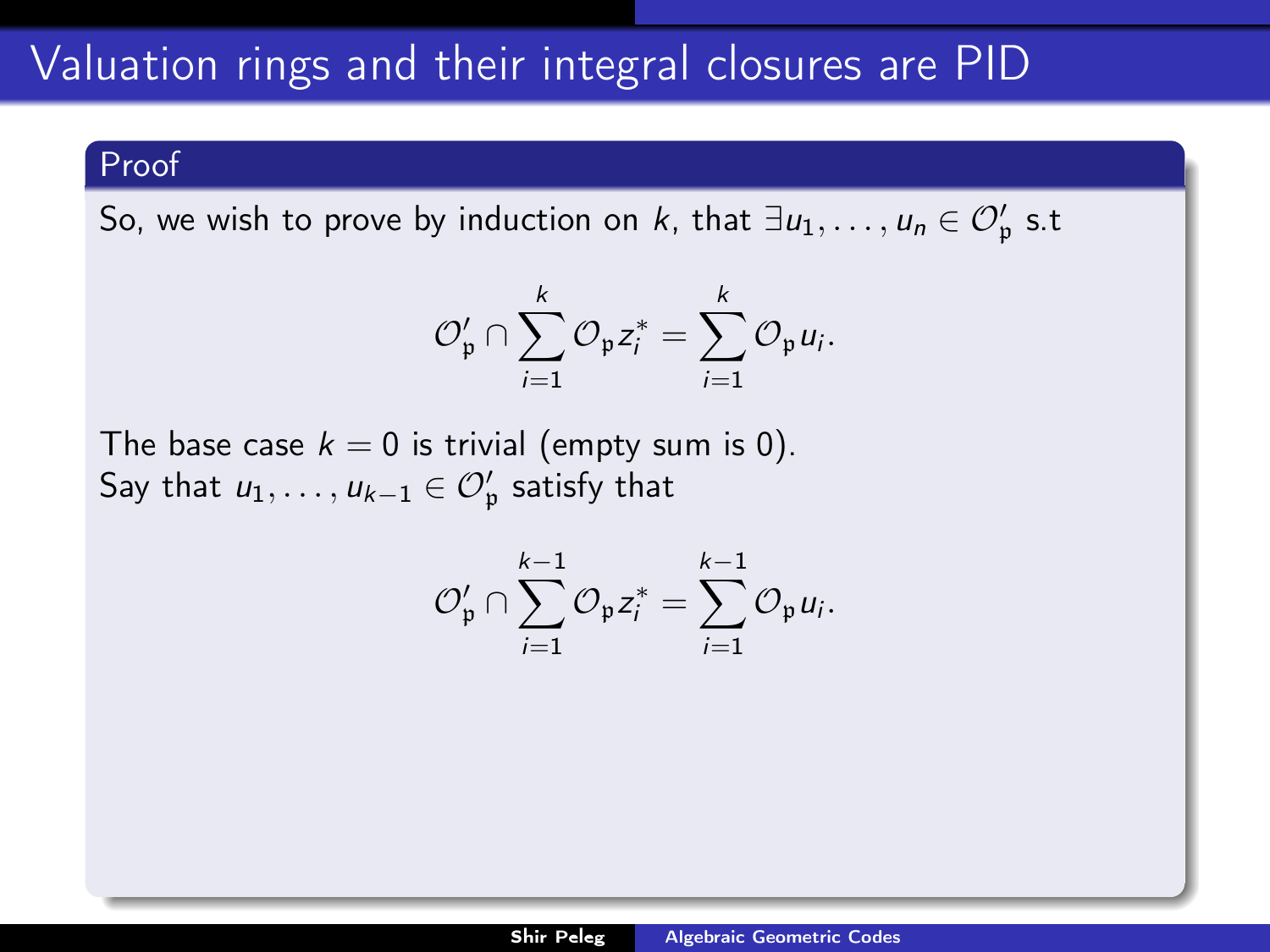So, we wish to prove by induction on k, that  $\exists u_1, \ldots, u_n \in \mathcal{O}'_\mathfrak{p}$  s.t

$$
\mathcal{O}_{\mathfrak{p}}' \cap \sum_{i=1}^k \mathcal{O}_{\mathfrak{p}} z_i^* = \sum_{i=1}^k \mathcal{O}_{\mathfrak{p}} u_i.
$$

The base case  $k = 0$  is trivial (empty sum is 0). Say that  $u_1,\ldots,u_{k-1}\in\mathcal O_\mathfrak p'$  satisfy that

$$
\mathcal{O}_{\mathfrak{p}}' \cap \sum_{i=1}^{k-1} \mathcal{O}_{\mathfrak{p}} z_i^* = \sum_{i=1}^{k-1} \mathcal{O}_{\mathfrak{p}} u_i.
$$

Define

$$
J = \{a_k \in \mathcal{O}_\mathfrak{p} \mid \exists a_1, \ldots, a_{k-1} \in \mathcal{O}_\mathfrak{p} \text{ s.t. } a_1 z_1^* + \cdots + a_k z_k^* \in \mathcal{O}'_\mathfrak{p} \}.
$$

Observe that J is an ideal of  $\mathcal{O}_{p}$ .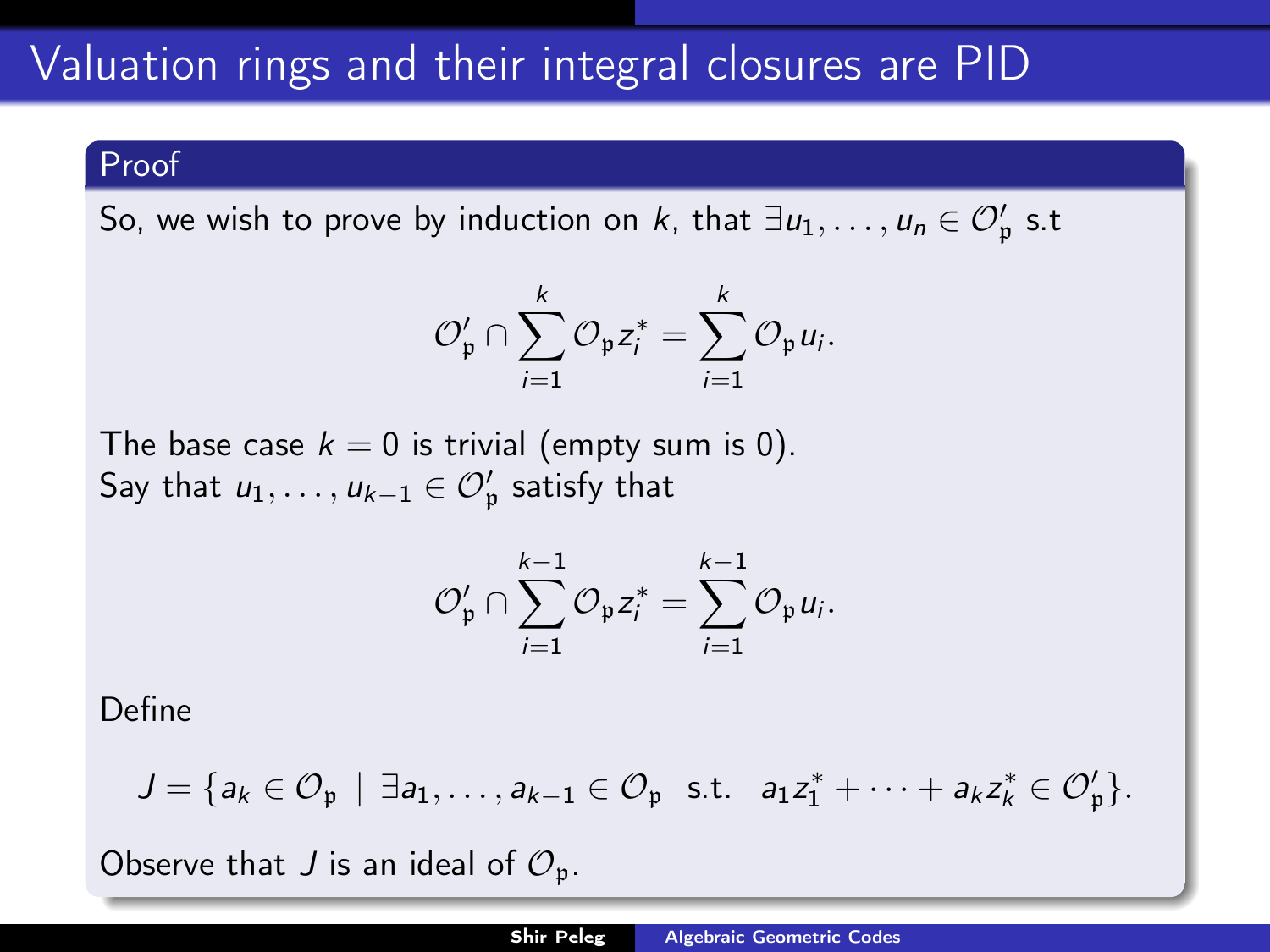### Proof

$$
J = \{a_k \in \mathcal{O}_\mathfrak{p} \mid \exists a_1, \ldots, a_{k-1} \in \mathcal{O}_\mathfrak{p} \text{ s.t. } a_1 z_1^* + \cdots + a_k z_k^* \in \mathcal{O}'_\mathfrak{p} \}.
$$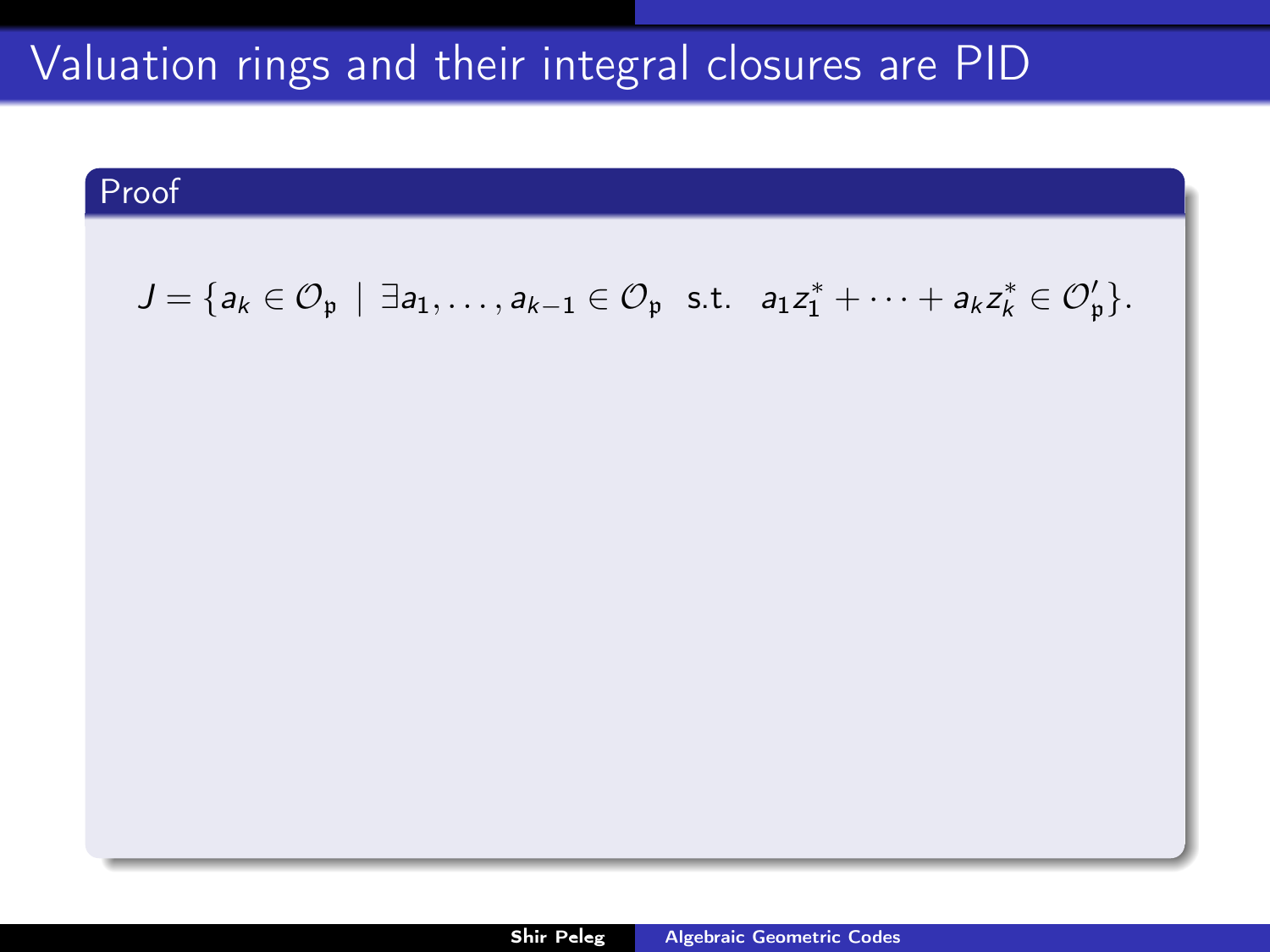## Proof

$$
J = \{a_k \in \mathcal{O}_\mathfrak{p} \mid \exists a_1, \ldots, a_{k-1} \in \mathcal{O}_\mathfrak{p} \text{ s.t. } a_1 z_1^* + \cdots + a_k z_k^* \in \mathcal{O}'_\mathfrak{p} \}.
$$

### As,  $\mathcal{O}_p$  is a PID, we can write

$$
\exists a_k \in J \quad J = a_k \mathcal{O}_{\mathfrak{p}}.
$$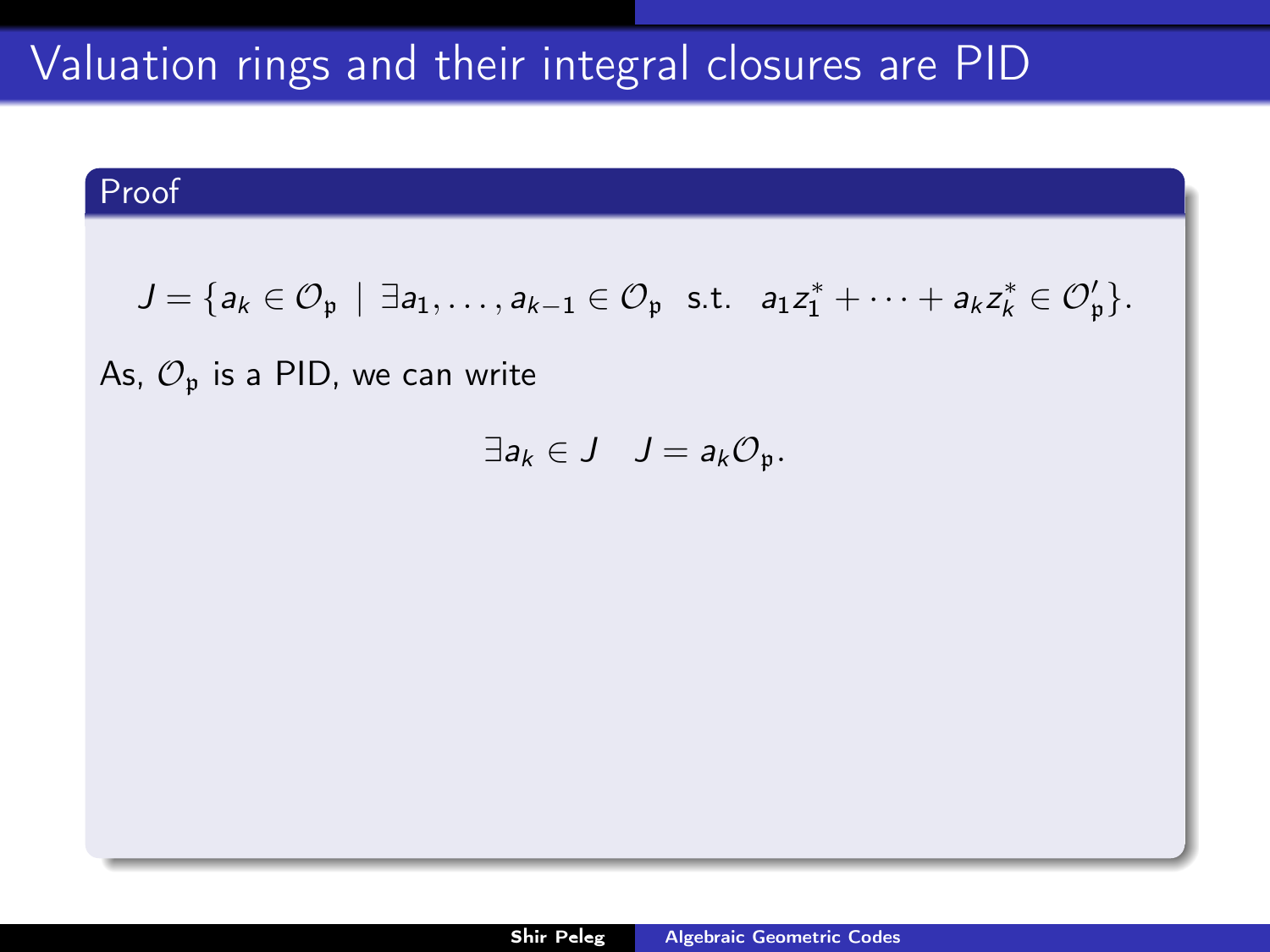## Proof

$$
J = \{a_k \in \mathcal{O}_\mathfrak{p} \mid \exists a_1, \ldots, a_{k-1} \in \mathcal{O}_\mathfrak{p} \text{ s.t. } a_1 z_1^* + \cdots + a_k z_k^* \in \mathcal{O}'_\mathfrak{p} \}.
$$

As,  $\mathcal{O}_p$  is a PID, we can write

$$
\exists a_k \in J \quad J = a_k \mathcal{O}_{\mathfrak{p}}.
$$

Let  $a_1, \ldots, a_{k-1} \in \mathcal{O}_n$  s.t.

$$
u_k=a_1z_1^*+\cdots+a_kz_k^*\in\mathcal{O}'_{\mathfrak{p}}.
$$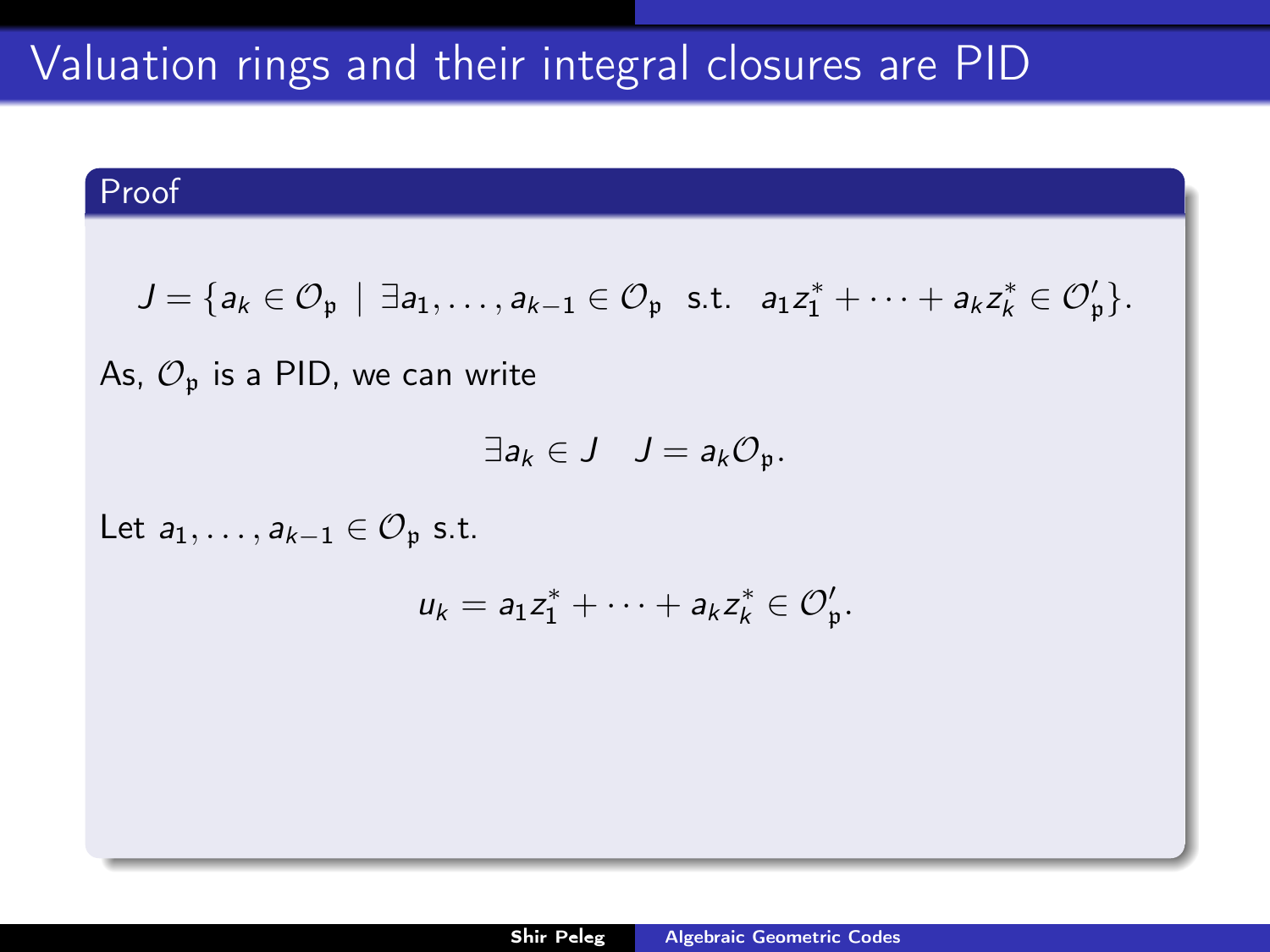### Proof

$$
J = \{a_k \in \mathcal{O}_\mathfrak{p} \mid \exists a_1, \ldots, a_{k-1} \in \mathcal{O}_\mathfrak{p} \text{ s.t. } a_1 z_1^* + \cdots + a_k z_k^* \in \mathcal{O}'_\mathfrak{p} \}.
$$

As,  $\mathcal{O}_p$  is a PID, we can write

$$
\exists a_k \in J \quad J = a_k \mathcal{O}_{\mathfrak{p}}.
$$

Let  $a_1, \ldots, a_{k-1} \in \mathcal{O}_n$  s.t.

$$
u_k=a_1z_1^*+\cdots+a_kz_k^*\in\mathcal{O}_\mathfrak{p}'.
$$

By the choice of  $u_k$  and by the induction hypothesis, we get that

$$
\mathcal{O}_\mathfrak{p}'\cap \sum_{i=1}^k \mathcal{O}_\mathfrak{p} z_i^* \supseteq \sum_{i=1}^k \mathcal{O}_\mathfrak{p} u_i.
$$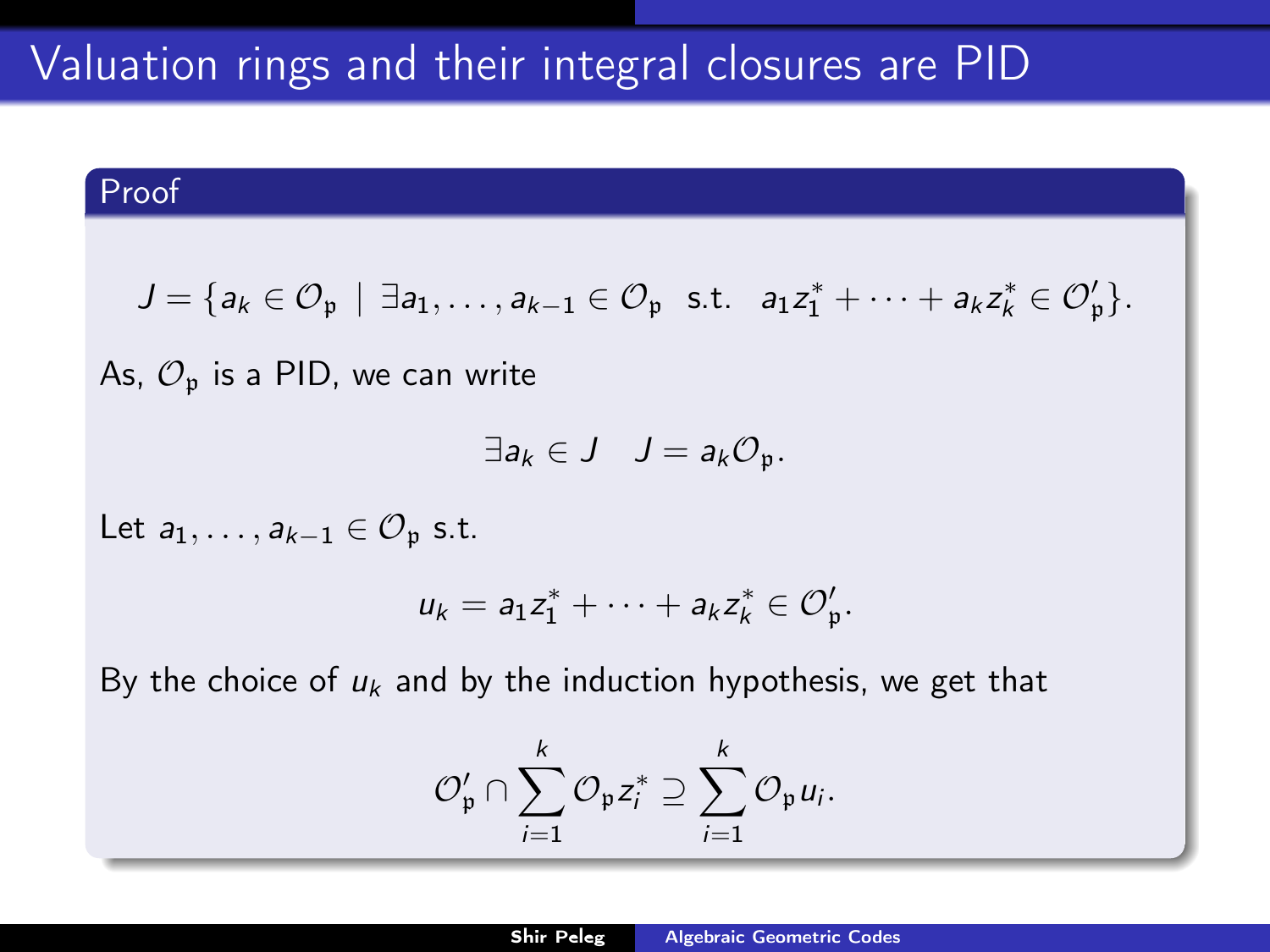## Proof

On the other direction, take

$$
z\in \mathcal{O}_\mathfrak{p}'\cap \sum_{i=1}^k \mathcal{O}_\mathfrak{p} z_i^*.
$$

### Write

$$
z = b_1 z_1^* + \cdots + b_k z_k^* \quad \text{with} \quad b_1, \ldots, b_k \in \mathcal{O}_{\mathfrak{p}}.
$$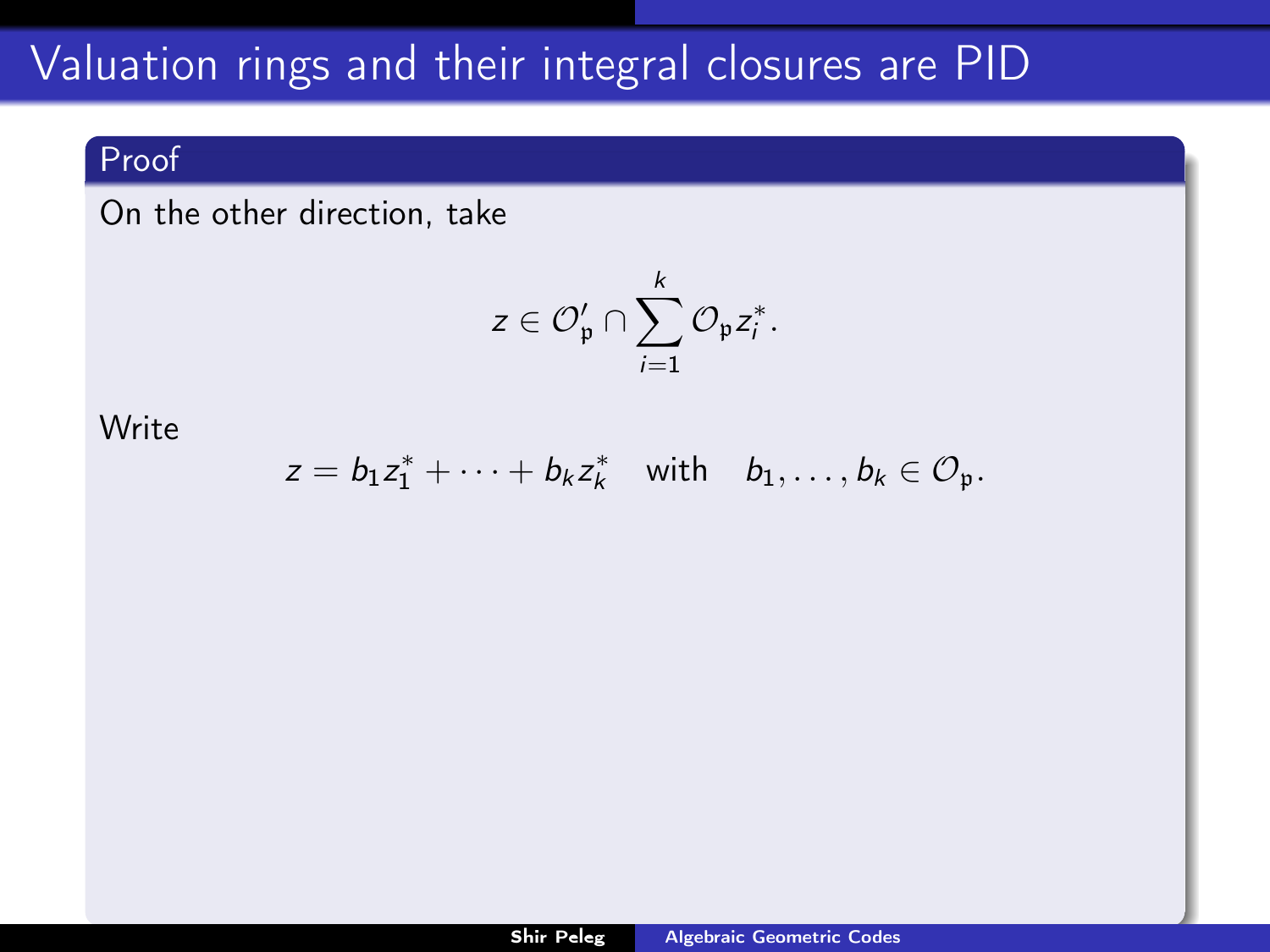### Proof

On the other direction, take

$$
z\in \mathcal{O}_\mathfrak{p}'\cap \sum_{i=1}^k \mathcal{O}_\mathfrak{p} z_i^*.
$$

### **Write**

$$
z=b_1z_1^*+\cdots+b_kz_k^* \quad \text{with} \quad b_1,\ldots,b_k\in \mathcal{O}_{\mathfrak{p}}.
$$

Thus,  $b_k \in J = a_k \mathcal{O}_p$  and so  $\exists c \in \mathcal{O}_p$  s.t.  $b_k = ca_k$ . Recall that

$$
u_k=a_1z_1^*+\cdots+a_kz_k^*\in\mathcal{O}_\mathfrak{p}'.
$$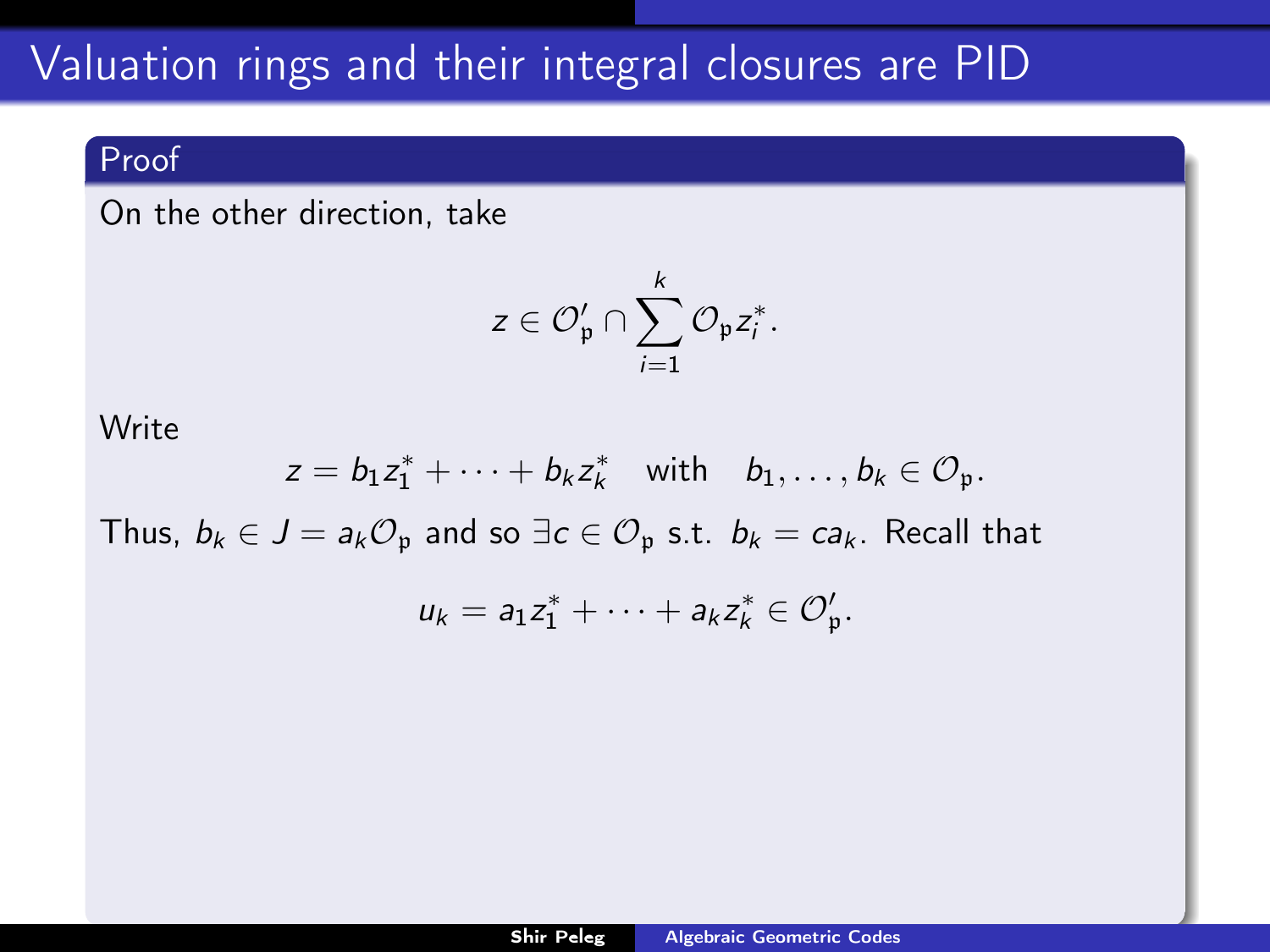### Proof

On the other direction, take

$$
z\in \mathcal{O}_\mathfrak{p}'\cap \sum_{i=1}^k \mathcal{O}_\mathfrak{p} z_i^*.
$$

#### **Write**

$$
z=b_1z_1^*+\cdots+b_kz_k^* \quad \text{with} \quad b_1,\ldots,b_k\in \mathcal{O}_{\mathfrak{p}}.
$$

Thus,  $b_k \in J = a_k \mathcal{O}_p$  and so  $\exists c \in \mathcal{O}_p$  s.t.  $b_k = ca_k$ . Recall that

$$
u_k=a_1z_1^*+\cdots+a_kz_k^*\in\mathcal{O}_\mathfrak{p}'.
$$

As  $z, u_k \in \mathcal{O}'_{\mathfrak{p}}$  we have that

$$
z-cu_{k}=(b_{1}-ca_{1})z_{1}^{*}+\cdots+(b_{k-1}-ca_{k-1})z_{k-1}^{*}
$$
  

$$
\in \mathcal{O}'_{\mathfrak{p}} \cap \sum_{i=1}^{k-1} \mathcal{O}_{\mathfrak{p}}z_{i}^{*}=\sum_{i=1}^{k-1} \mathcal{O}_{\mathfrak{p}}u_{i}.
$$

Shir Peleg [Algebraic Geometric Codes](#page-0-0)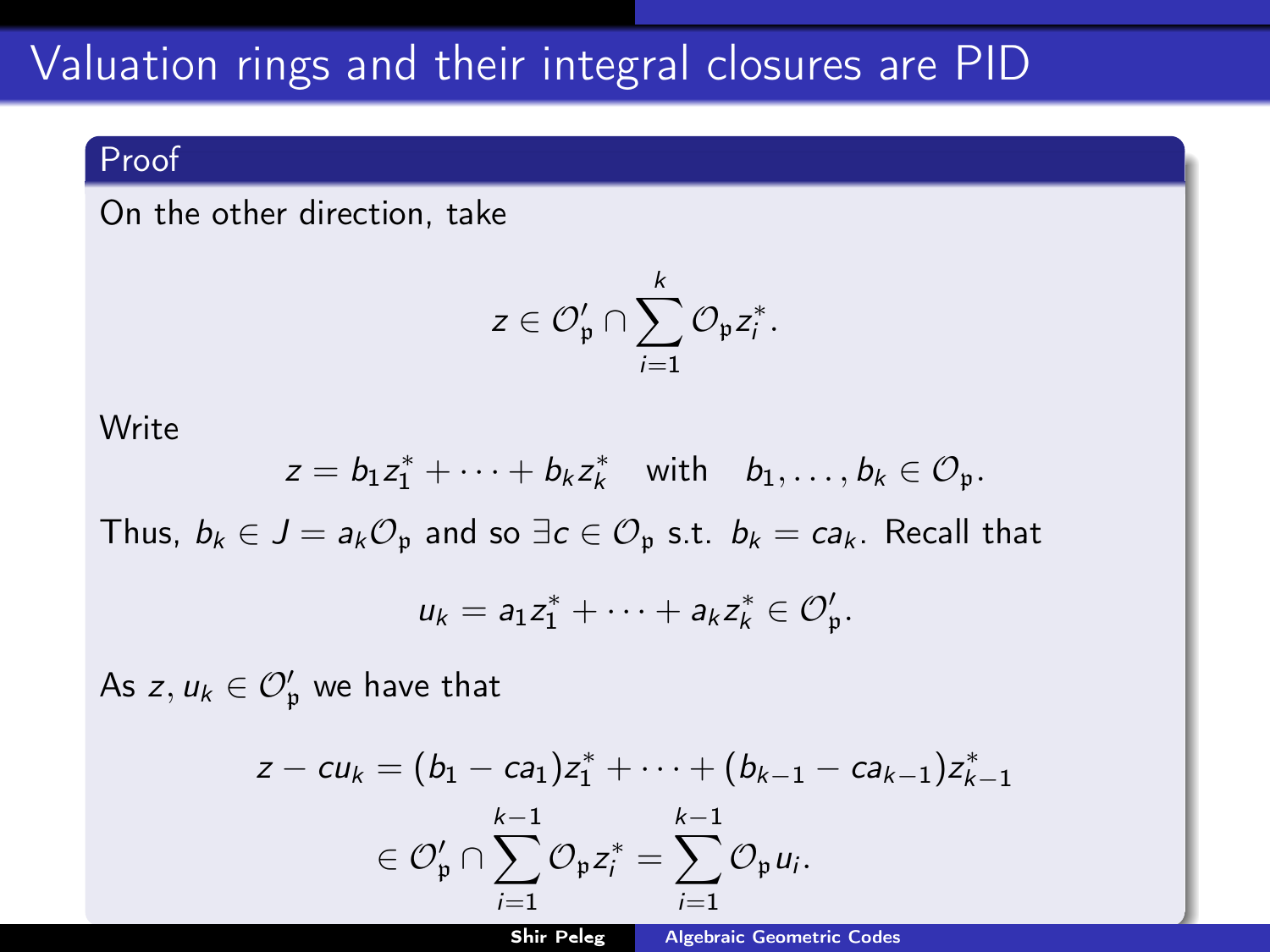We conclude that

$$
z\in \sum_{i=1}^k \mathcal{O}_{\mathfrak{p}} u_i
$$

which proves the claim. Namely,  $\exists u_1, \ldots, u_n \in \mathcal{O}'_\mathfrak{p}$  s.t.

$$
\mathcal{O}_{\mathfrak{p}}' \cap \sum_{i=1}^n \mathcal{O}_{\mathfrak{p}} z_i^* = \sum_{i=1}^n \mathcal{O}_{\mathfrak{p}} u_i
$$

and so

$$
\mathcal{O}_{\mathfrak{p}}'=\sum_{i=1}^n\mathcal{O}_{\mathfrak{p}}u_i.
$$

It remains to show that  $u_1, \ldots, u_n$  is a basis of  $F/E$ .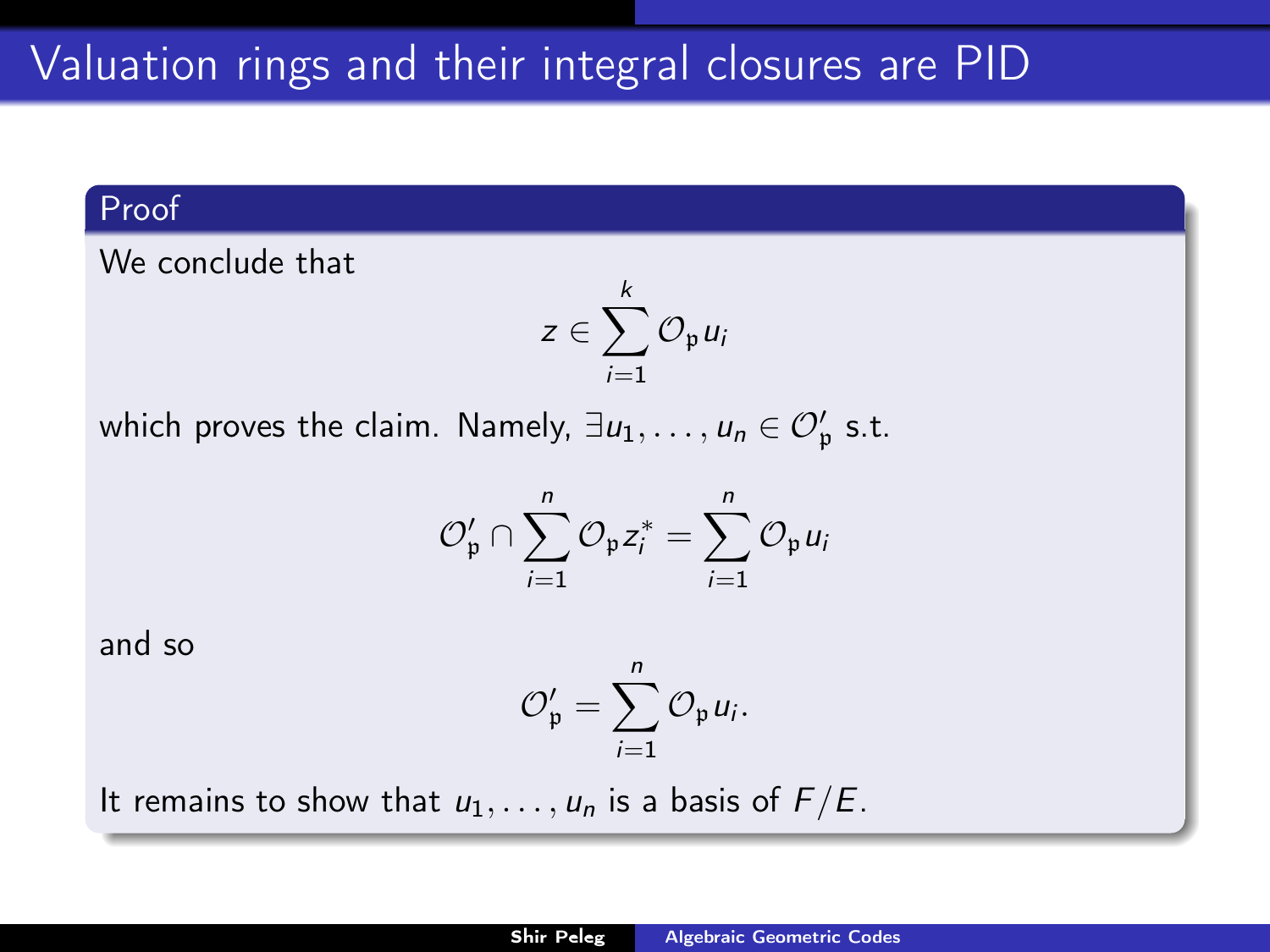### Proof.

Take  $z \in F$ . As z is algebraic over E, as before,

 $\exists b \in \mathcal{O}_{\mathfrak{p}} \quad \text{ s.t. } \quad bz \in \mathcal{O}_{\mathfrak{p}}'.$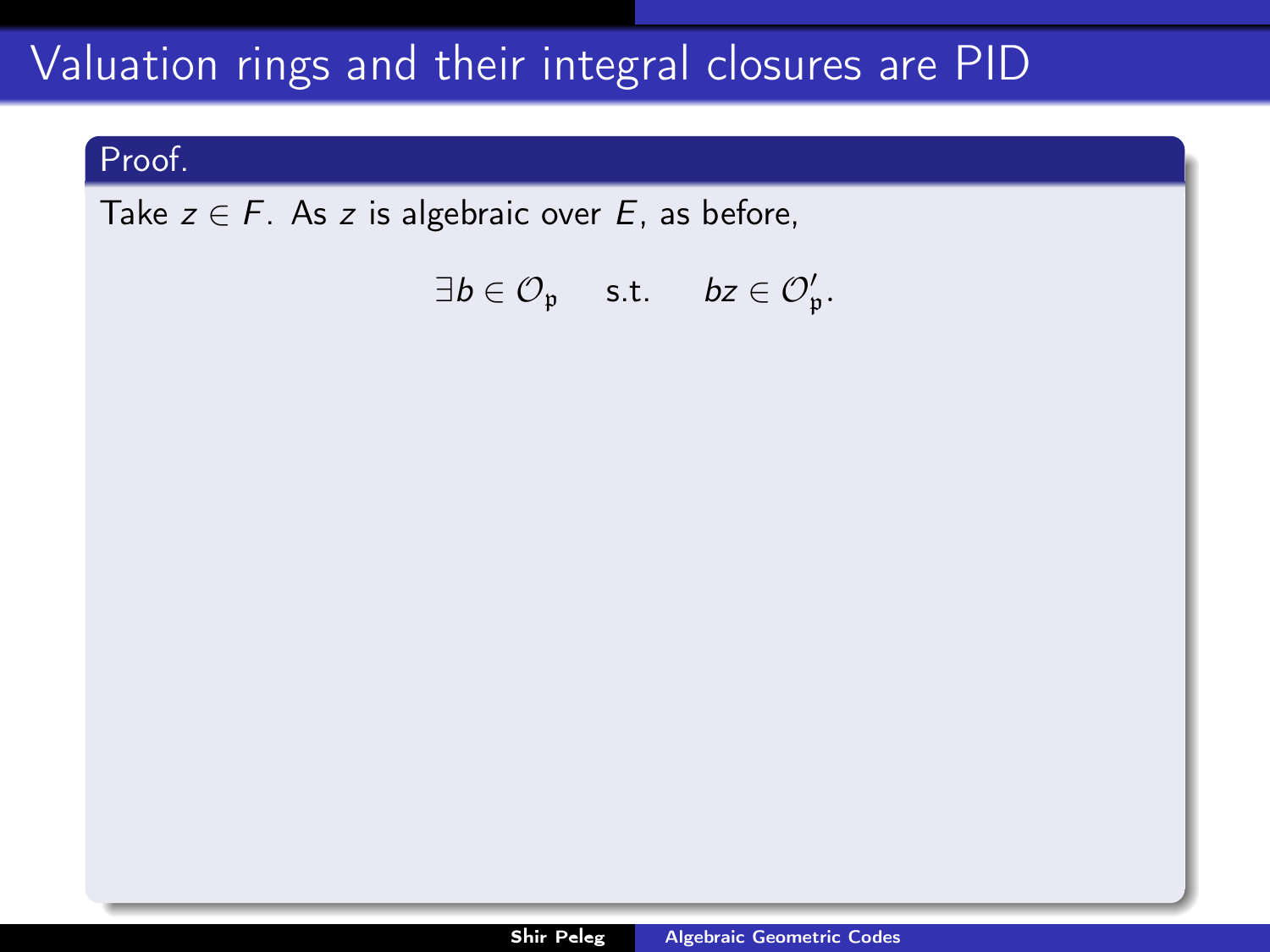#### Proof.

Take  $z \in F$ . As z is algebraic over E, as before,

$$
\exists b\in \mathcal{O}_{\mathfrak{p}}\quad \text{ s.t. }\quad \textit{bz}\in \mathcal{O}_{\mathfrak{p}}'.
$$

That is, every element z of F is of the form  $\frac{a}{b}$  for  $a \in \mathcal{O}'_p$ ,  $0 \neq b \in \mathcal{O}_p$ . Now,

$$
a=\sum_{i=1}^n c_i u_i
$$

for some  $c_1, \ldots, c_n \in \mathcal{O}_p$  and so

$$
z=\frac{a}{b}=\sum_{i=1}^n\frac{c_i}{b}u_i.
$$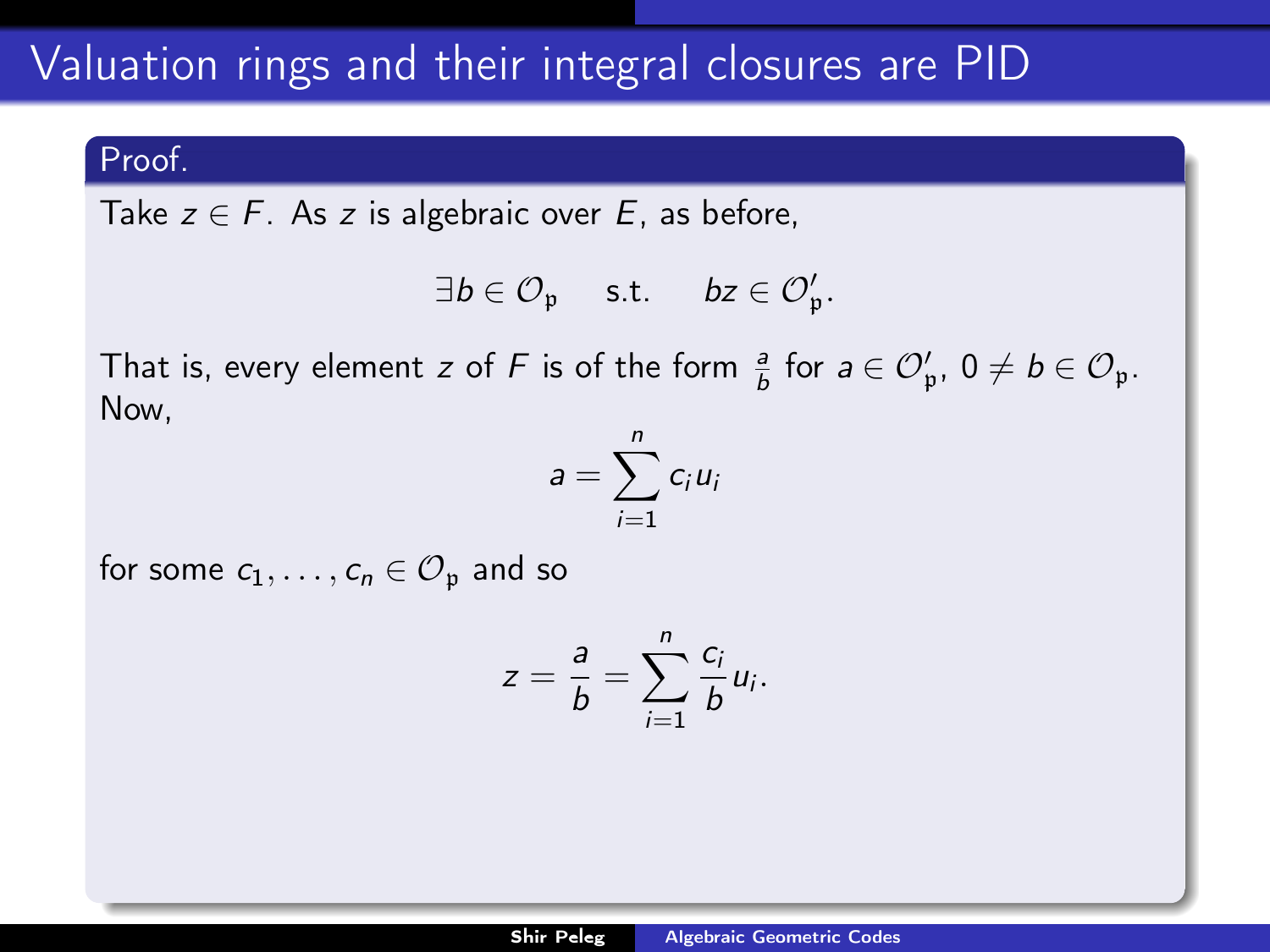#### Proof.

Take  $z \in F$ . As z is algebraic over E, as before,

$$
\exists \textbf{b} \in \mathcal{O}_{\mathfrak{p}} \quad \text{ s.t. } \quad \textbf{b} z \in \mathcal{O}_{\mathfrak{p}}'.
$$

That is, every element z of F is of the form  $\frac{a}{b}$  for  $a \in \mathcal{O}'_p$ ,  $0 \neq b \in \mathcal{O}_p$ . Now,

$$
a=\sum_{i=1}^n c_i u_i
$$

for some  $c_1, \ldots, c_n \in \mathcal{O}_p$  and so

$$
z=\frac{a}{b}=\sum_{i=1}^n\frac{c_i}{b}u_i.
$$

Since  $c_i, b \in \mathcal{O}_{\mathfrak{p}}$  we have that  $\frac{c_i}{b} \in E$ , and so  $F = \sum_{i=1}^n E u_i$ .